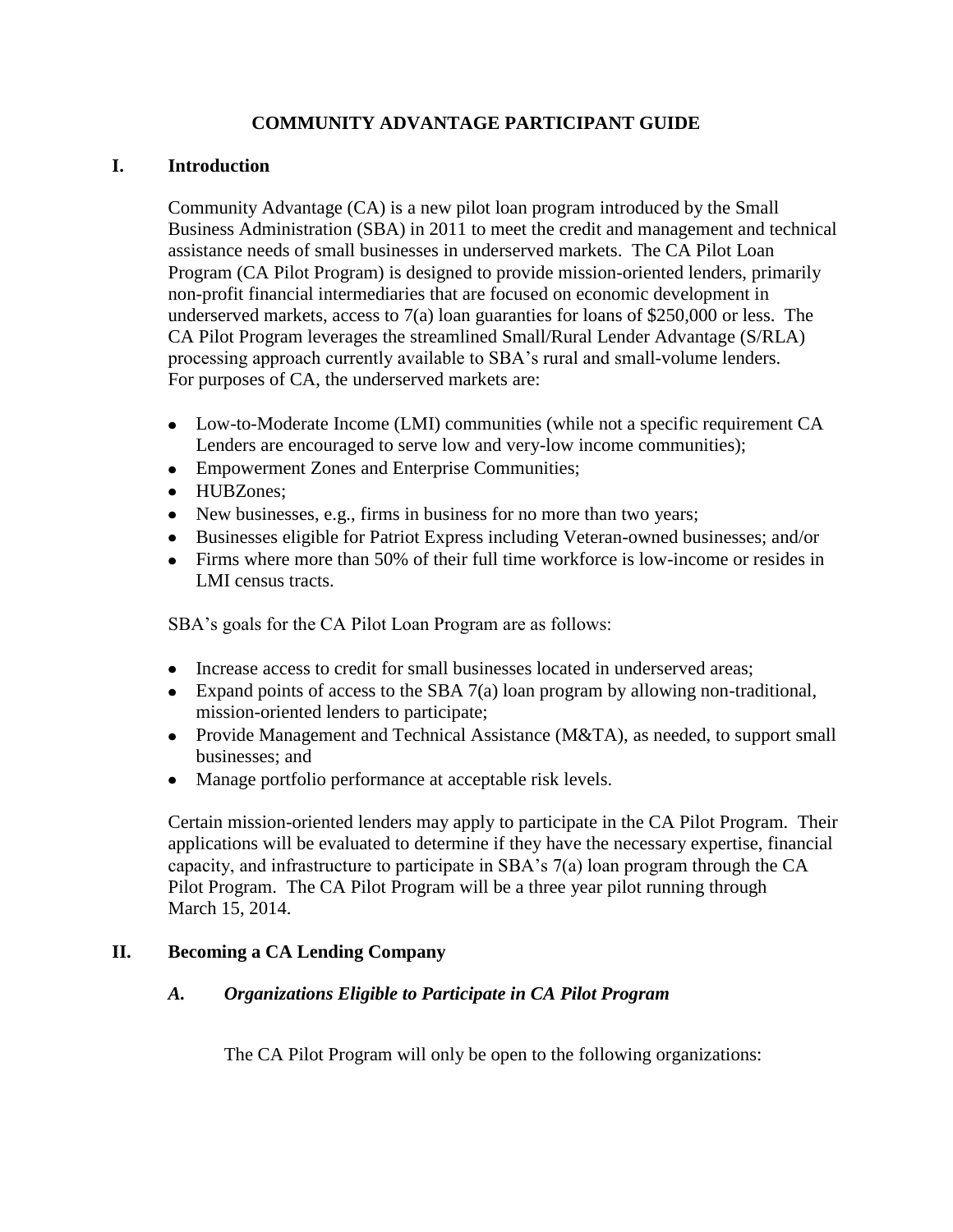#### **1. SBA-Authorized Certified Development Companies**

Certified Development Companies (CDCs) are non-profit corporations certified and regulated by the SBA to package, process, close, and service 504 loans. 504 project financing is accomplished through a 100 percent SBA guaranteed debenture issued by a CDC, and a non-guaranteed loan issued by a third party lender, and a contribution by the borrower. There are a small number of for-profit CDCs that were grandfathered into the current 504 program in 1986.

### **2. SBA- Authorized Microloan Intermediaries**

Microloan Intermediaries are entities participating in SBA's Microloan program that make and service microloans to eligible small businesses and which provide marketing, management, and technical assistance to their borrowers. A Microloan Intermediary may be:

- a. A private, nonprofit community development corporation or other entity;
- b. A consortium of private, nonprofit community development corporations and other entities;
- c. A quasi-governmental economic development entity, other than a state, county, municipal government or any agency thereof; or
- d. An agency of or a nonprofit entity established by a Native American Tribal Government.

# **3. Non-Federally Regulated Community Development Financial Institutions**

Community Development Financial Institutions (CDFIs) are financial institutions that operate to provide (1) economic development (job creation, business development, and commercial real estate development); (2) affordable housing (housing development and homeownership); and/or (3) community development financial services (provision of basic banking services to underserved communities, financial literacy training, and predatory lending alternatives). Only CDFIs certified by the Department of Treasury that do not have a Federal financial regulator are eligible to participate in the CA Program.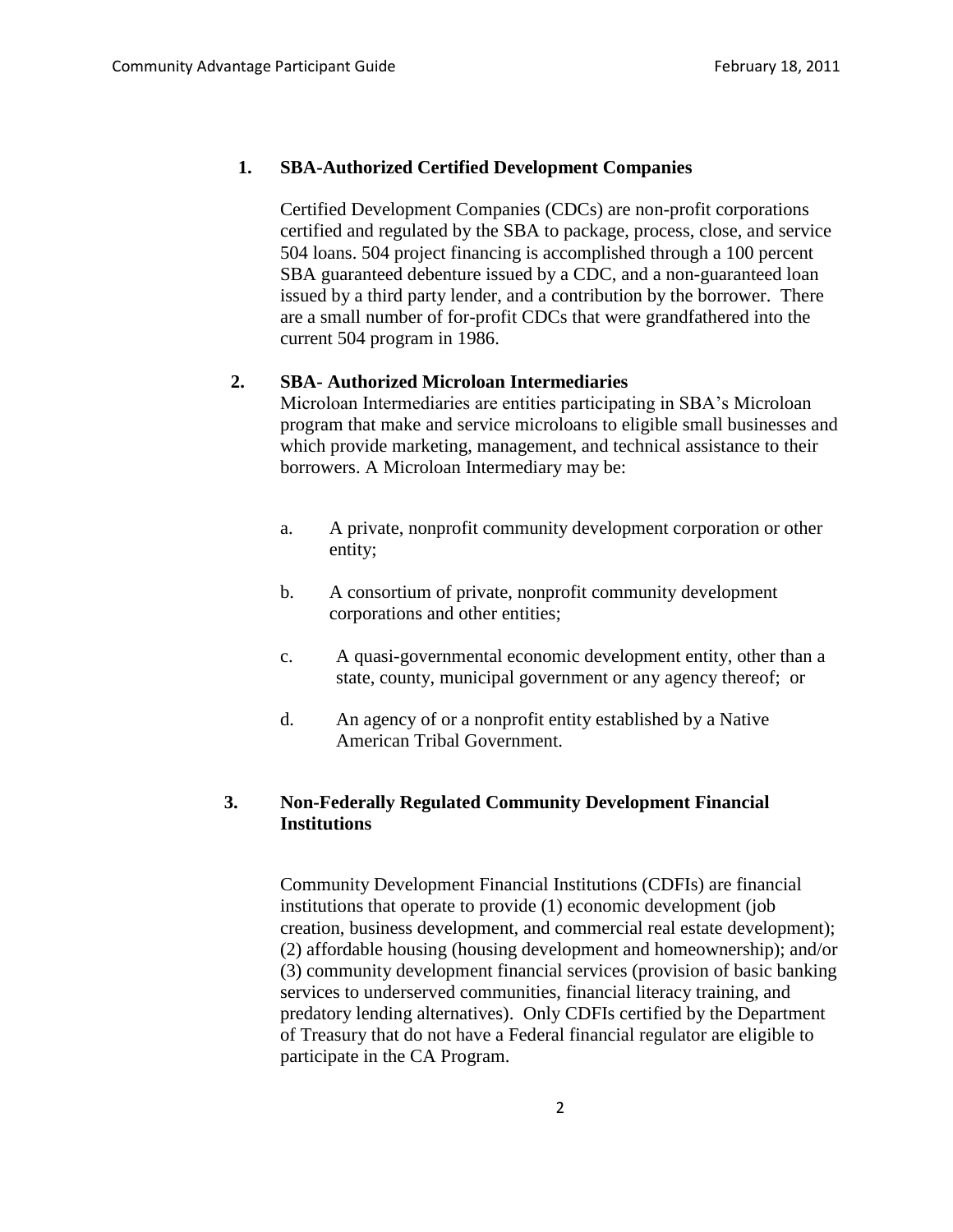#### *B. Organizations Not Eligible to Participate in the CA Pilot Program*

Any lender who is already participating in SBA's 7(a) program, as evidenced by an executed Loan Guaranty Agreement (SBA Form 750) is not eligible to participate in the CA Pilot Program, but should continue to use the  $7(a)$  loan program in its current capacity. Other lenders that are not eligible for the CA Pilot Program are encouraged to apply to participate in the 7(a) loan program by contacting their local SBA Field Office. The local SBA Field Office may be found at [www.sba.gov/about-offices-list/2.](http://www.sba.gov/about-offices-list/2)

# *C. Application to Participate as a Community Advantage Lending Company*

Eligible organizations may apply to SBA for approval to participate in the CA Pilot Program. The applicant must submit **SBA Form 2301, Part E, Community Advantage** Lender Participation Application. A lender's application to participate in the CA Pilot Program has a section to indicate whether or not the lender wishes to apply to sell CA loans in SBA's secondary market.

The application will be evaluated and a decision made for participation in the CA Pilot Program. As part of this evaluation, determinations will be made as to the degree to which the CA Lender may be "delegated authority" to make credit decisions on CA loans and whether the lender may participate in the secondary market, if applicable. If an applicant is approved to participate, it will be designated a Community Advantage Lending Company (CA Lender). If approved to participate in the CA Pilot Program, the lenders will not be able to make 7(a) loans other than through the pilot. The information identified below must be included with the Community Advantage Lender Participation Application, SBA Form 2301, Part E.

### **1. Required Application Information**

- a. **Tax Exempt Certification.** A copy of applicant's IRS Tax Exempt certification, if applicable.
- b. **Good Standing.** A copy of a Certificate of Good Standing from the Secretary of State from the State where the lender is organized.
- c. **Opinion of Counsel.** An opinion of independent counsel that the lender is in compliance with applicable Federal, State, and local laws in the formation and organization of the company, and with appropriate Federal and/or State security laws; and is chartered to conduct its business in the proposed operating area. "Independent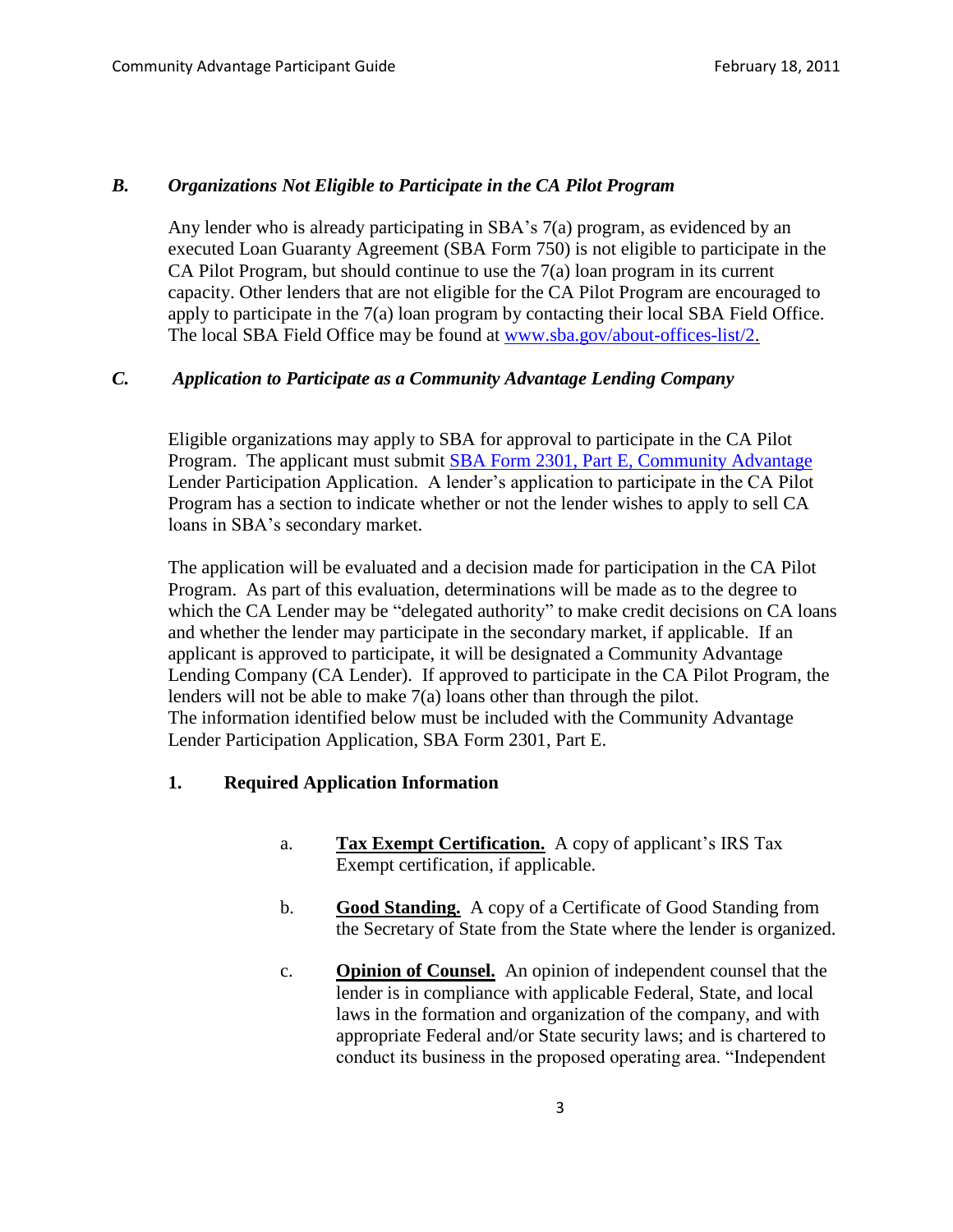Counsel" is counsel that is not an "Associate" of the lender as defined in [13 CFR 120.10.](http://ecfr.gpoaccess.gov/cgi/t/text/text-idx?c=ecfr&sid=fabad1215f40e2ecc505747a3411b4d4&rgn=div8&view=text&node=13:1.0.1.1.15.0.187.4&idno=13)

**Officers and Directors.** A list of officers and directors with a resume and "Statement of Personal History," SBA Form 1081, signed and dated within 90 days of submission to SBA, for each individual listed. Any officer or director who answered "yes" to question numbers 10a, 10b, 10c or 11 on SBA Form 1081 must also submit fingerprint cards. (New SBA Forms 1081 are not required if already submitted to SBA as part of SBA's 504 or Micro Loan programs. This information will be required of any directors and officers who have not previously provided it. Certification to this effect will be required on SBA Form 2301, Part E.)

- d. **Key Personnel.** A list of key personnel (current and proposed) who will be instrumental in administering the CA Pilot Program requirements with a resume and "Statement of Personal History," SBA Form 1081, signed and dated within 90 days of submission to SBA, for each individual listed. Any key employee who answered "yes" to question numbers 10a, 10b, 10c or 11 on SBA Form 1081 must also submit fingerprint cards.
- e. **Board Resolution.** Certified copy of a Resolution of the Board of Directors authorizing submission of applicant's application.
- f. **CDFI Certification.** If a CDFI, a copy of most recent certification from the U.S. Treasury, CDFI Fund.
- g. **Business Plan.** A business plan addressing the applicant's small business lending activities and proposed operations for the CA Pilot Program. Appendix A to this guide identifies the items that SBA expects to be included in the business plan submitted as part of the CA Lender application.
- h. **Audited Financial Statements.** Copies of the applicant's year-end audited financial statements for the last two years. Audited yearend financial statements are not required as part of the application for CDCs and Micro-Lenders if already submitted to SBA under the existing program requirements for CDCs and Micro-Lenders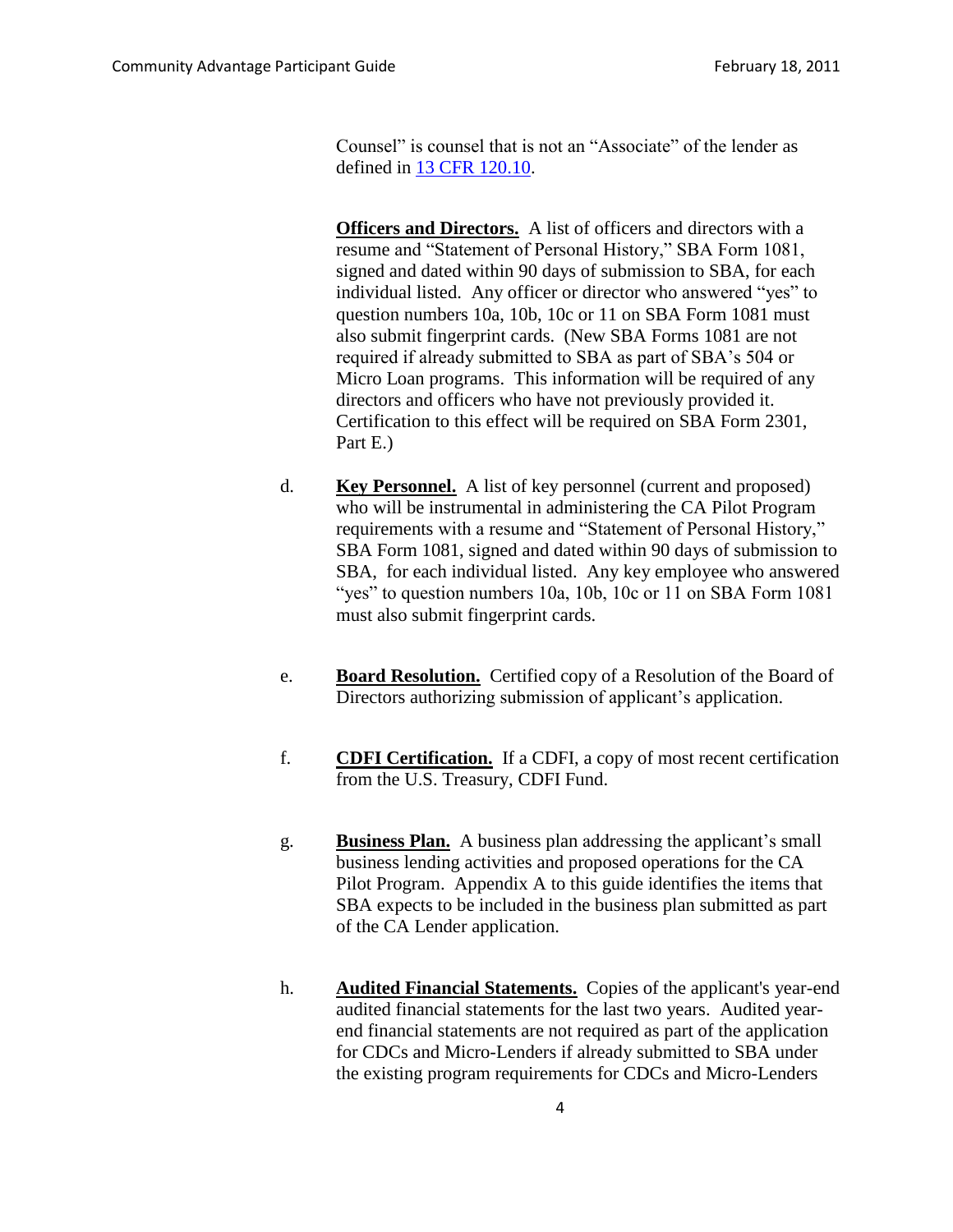however, the application should so indicate. If applicant has not had audited financial statements in the past, they may submit compiled financial statements for consideration. (Approved CA Lenders will be required to submit audited financial statements annually going forward.)

- i. **Interim Financial Statements.** Interim financial statements dated within 90 days of the application covering the period from the last audited statement to the end of the most recent quarter.
- j. **Funding Sources.** Schedule of sources of funding and funds received and available for the two year period covered by the audited financial statements.
- k. **Loan Loss Reserve.** Description of existing loan loss reserve methodology, including any risk assessments or classifications. Schedule of loan loss reserve components with loan loss reserve calculations for the previous eight quarters and description of the loan loss reserve allocations for the loan programs that the applicant currently participates in.
- l. **Lending Policies.** A copy of lending policies and procedures governing business loan origination, servicing and liquidation.
- m. **Other Information.** Any other information the lender considers relevant for SBA to consider in evaluating the application.

If there is a delay in obtaining an applicant's certificate of good standing and board resolutions, the application may be submitted without these documents and conditional approval may be granted pending receipt of these items.

To the degree an applicant has provided equivalent, current information on or as part of an application or for continued participation in the CDC, Microloan or CDFI programs, that information may be substituted provided it meets the intent of the requirement. SBA may follow-up if additional information is needed.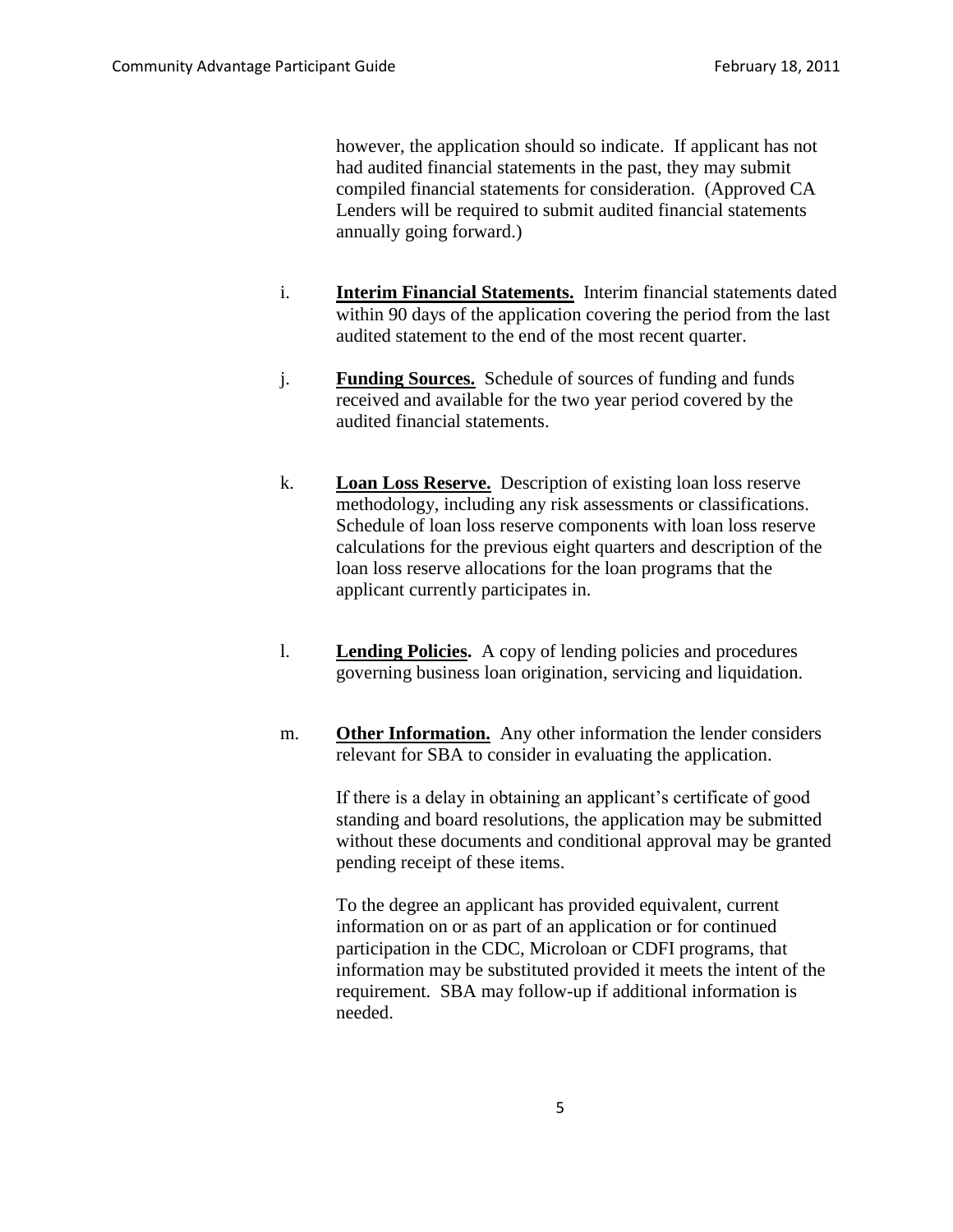#### **2. Certifications.**

As part of SBA Form 2301, Part E, the applicant must provide the following certifications and, if applicable, additional information:

- a. **Organizational.** The applicant must certify that it has filed articles of incorporation and by-laws with either the SBA or the CDFI Fund in connection with its participation in the 504, Microloan and/or CDFI programs and that those organizing documents have not materially changed. If material changes have occurred, a copy of the current articles of incorporation and/or bylaws must be included with the application.
- b. **State Regulation.** The applicant must either certify that it is not subject to regulation by a state financial regulator or, if the applicant is subject to state regulation, the applicant must provide a certification that it is in good standing with the state financial regulator and provide the following information:
	- Copy of the State statute and/or regulations governing the  $\bullet$ applicant's operations.
	- Copy of the latest report of examination of the applicant by the State financial regulator.
	- Description of State prescribed capital requirements and a certification that the applicant meets the established capital requirements.
- c. **Officers and Directors.** The applicant, if it is an SBA-CDC and/or an SBA-Micro-Lender, must certify that the identification of the applicant's officers and directors previously provided to SBA is current and accurate as well as the name and date of the document containing such information. If any changes have occurred, the applicant must provide, with the application, a list of the current officers and directors. For each new officer and director named, the applicant must provide resumes, SBA Form 1081s, and, as applicable, fingerprint cards.

### *D. Where to Send the CA Application*

The CA application should be sent to the SBA Field Office responsible for the area where the applicant is physically located. For the listing of the SBA Field Offices, please go to [www.sba.gov/about-offices-list/2.](http://www.sba.gov/about-offices-list/2) The SBA Field Office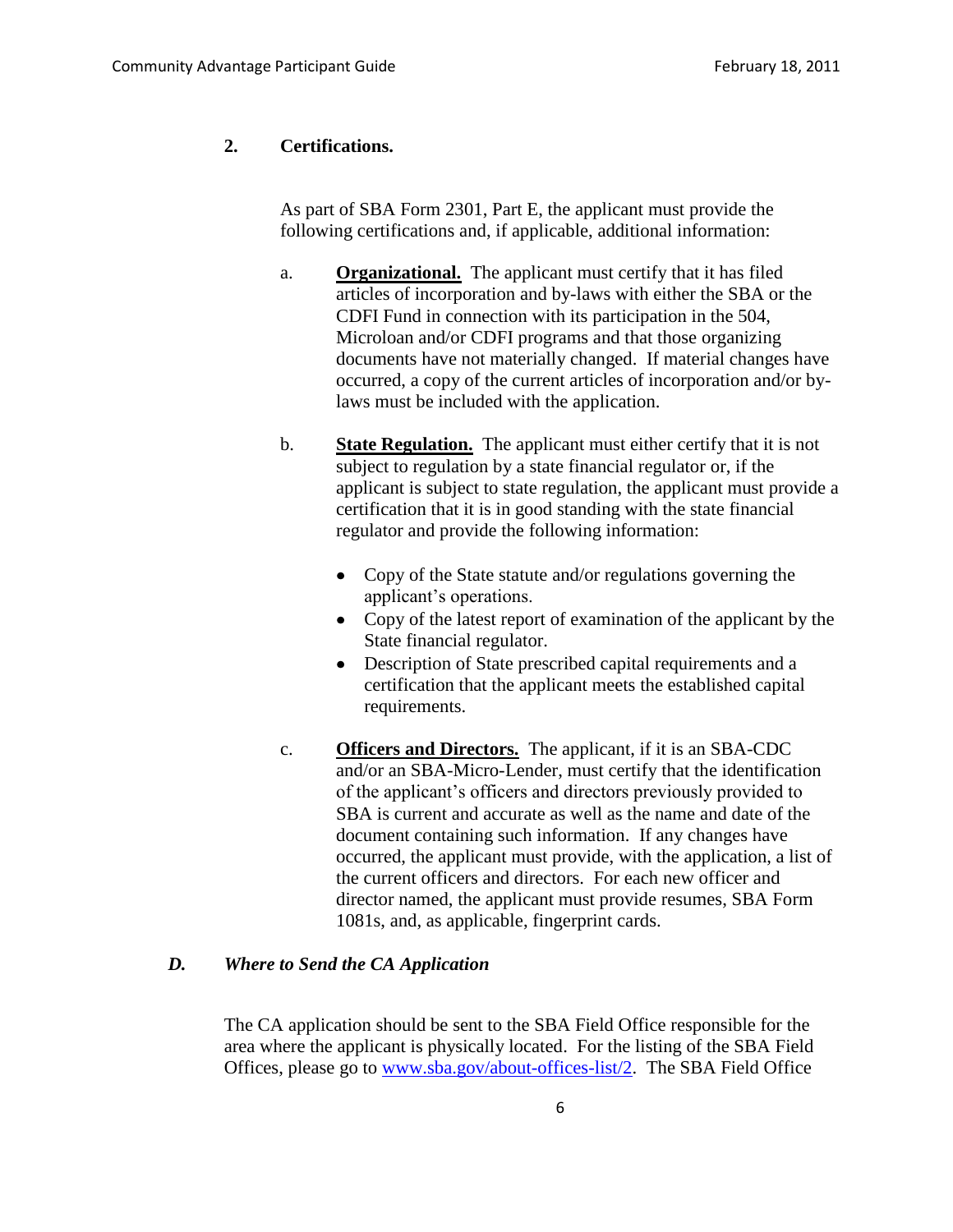will assist applicants with completing the application, if necessary, and provide any additional information the Field Office considers important to consider in making a final determination including a recommendation as to disposition of the application. The SBA Field Office will submit the application to the Director, Office of Risk Management (ORM), who will make the final decision.

### *E. Evaluation Factors*

The following factors will be considered in evaluating and making a determination regarding an application to participate in the CA Pilot Program. These criteria will also be used to determine the CA Lender's delegated authority and the ability to participate in the secondary market. Applicants will be evaluated based on their experience, portfolio size, financial viability and other factors described below:

- **1.** Form of organization, compliance with requirements governing organization, and standing with Secretary of State.
- **2.** Knowledge of SBA's 7(a) Loan Program Requirements (as that term is defined in 13 CFR 120.10). (Approval of a CA Lender may be conditioned on the CA Lender completing training on 7(a) loan program requirements (CA Lender Training Plan). If so, such training must be completed prior to making CA Loans.) Prospective CA Lender experience with the 7(a) loan program should be described and quantified, if applicable, e.g., if applicant packages SBA 7(a) loans for other lenders, indicate the number of packages prepared and the number of years performing this activity.
- **3.** Experience with small business lending and the applicant's capacity and capability to make, service and liquidate small business loans.
- **4.** Ability to provide or obtain services to provide management and technical assistance (M&TA).
- **5.** Financial viability, including adequacy of loan loss reserves, to demonstrate the capacity to participate in the 7(a) loan program. If owned by another institution or entity, the Lender must show that it is financially viable in it own right and able to support its own operation (inclusive of grants, fundraising, and in-kind support).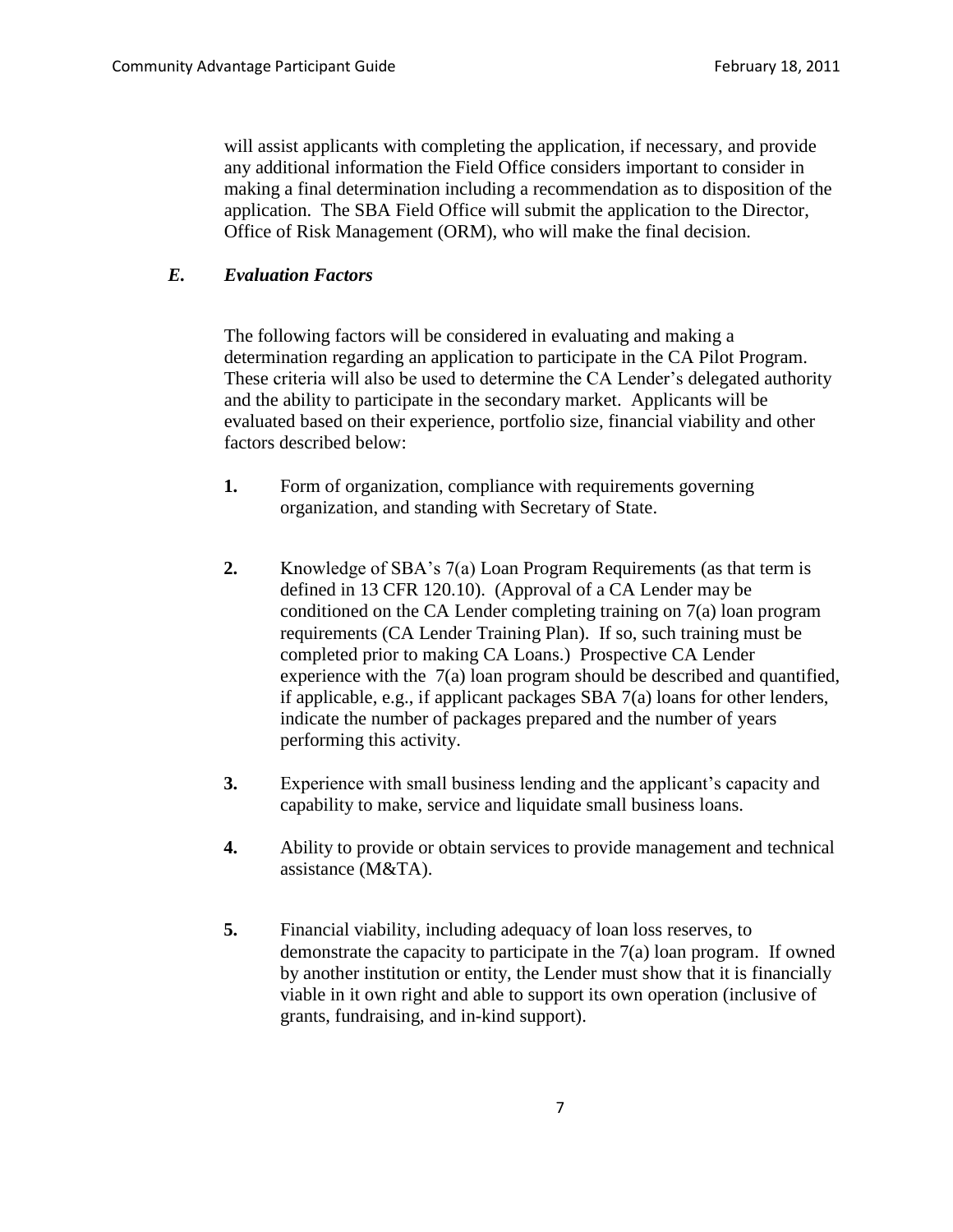- **6.** Ability to meet the needs of CA underserved markets and an understanding of how participation in the CA Pilot Program will further that reach in terms of geography, products, loan size, volume, and very low income populations.
- **7.** Adequate infrastructure and internal controls to manage the CA Lender's SBA loan program and portfolio.
- **8.** Adequate staffing to manage and service the CA Lender's SBA 7(a) loan portfolio. Key personnel must have requisite skills and abilities to underwrite, approve, service and liquidate small business loans.
- **9.** Other risk characteristics that SBA may identify; e.g., rapid growth, inadequate capital or loan loss reserve, outstanding enforcement actions, adverse action(s) with a state regulator or any supervisory actions issued by SBA or State regulator against applicant and/or its employees.
- **10.** Information from the CDFI Assessment and Rating System (CARS) and CDFI assessments, SBA risk ratings and reviews, and/or other similar types of information, as available.
- **11.** Other factors that may be identified by SBA.

The following additional factors will be considered for SBA-CDCs and SBA-Micro-Lenders applying to participate in the CA Pilot Program as well as delegated authority and, if applicable, secondary market participation:

- **1.** Continued Good Standing with SBA; e.g., acceptable risk rating, satisfactory results of reviews/examinations, satisfactory operational and portfolio performance; satisfactory capacity to make, service and liquidate SBA 7(a) loans among other factors;
- **2.** Compliance with SBA regulations and procedures governing these Programs;
- **3.** Any SBA enforcement actions; and
- **4.** Compliance with reporting requirements; remittance of required guaranty, servicing, and review fees, as applicable; and responsiveness to requests for information from SBA.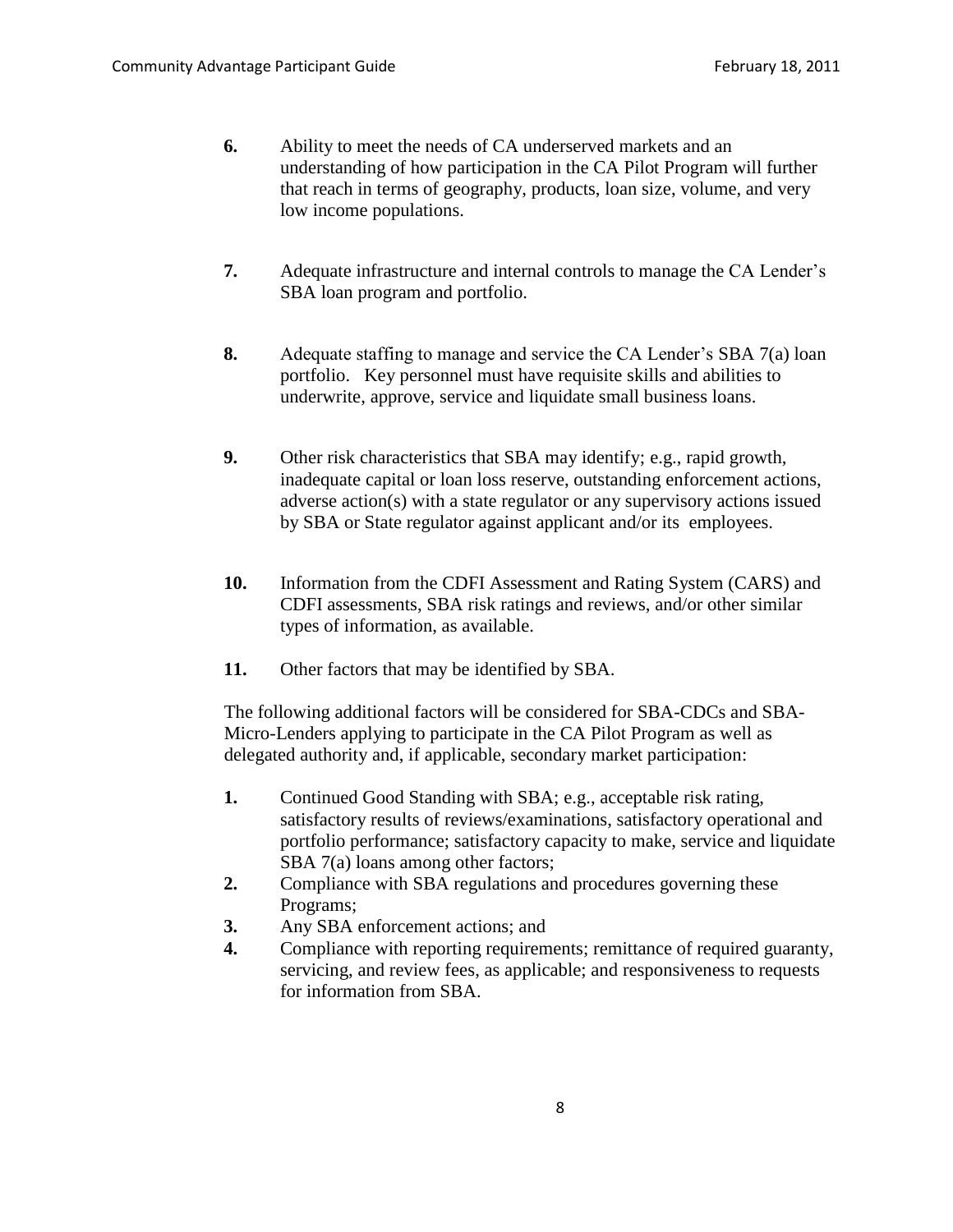In addition to the factors identified above, for all applicants the level and sophistication of an applicant's lending operations, financial capacity and management will also be considered in making decisions on delegated authority and secondary market participation. In addition, for those applicants applying to participate in the secondary market, the following additional factors will be considered:

- 1. Applicant's approach to reserving for 7(a) loan losses including possible additional reserves for secondary market loans;
- 2. Ratio of net assets to total assets;
- 3. Positive net income measured on a 3-yr rolling average;
- 4. Operating liquidity ratio;
- 5. Ratio of 90 day delinquent loans to total equity plus loan loss reserves;
- 6. Knowledge of SBA Loan Program requirements including eligibility requirements; and
- 7. Other factors identified by SBA.

#### *F. Evaluation Process*

SBA's Office of Credit Risk Management (OCRM) will perform the following steps in evaluating the lender's application:

- **1.** For existing SBA-CDC or SBA-Microloan Intermediaries determine compliance with SBA Loan Program Requirements governing the 504 and Microloan programs. For CDFI's determine that the CDFI is certified by the CDFI Fund, U.S. Department of Treasury.
- **2.** Determine whether the applicant has the necessary capacity to make, service and liquidate SBA loans. (Approval of a CA Lender may be conditioned on completion of CA Lender Training Plan. If so, such training must be completed prior to making CA Loans.) Determine whether the applicant has the financial capacity to participate in the CA Pilot Program.
- **3.** Assess the qualifications and ability of the applicant to meet the goals of the CA Pilot Program including the provision of M&TA. (M&TA is not required for each individual CA loan but the CA Lender must have the capacity to provide  $M&TA$  – either itself or through outside resources – as part participation in the CA Pilot Program. The applicant's ability to assess the need for M&TA and provide it to small business borrowers (with the lender determining whether and what type of M&TA is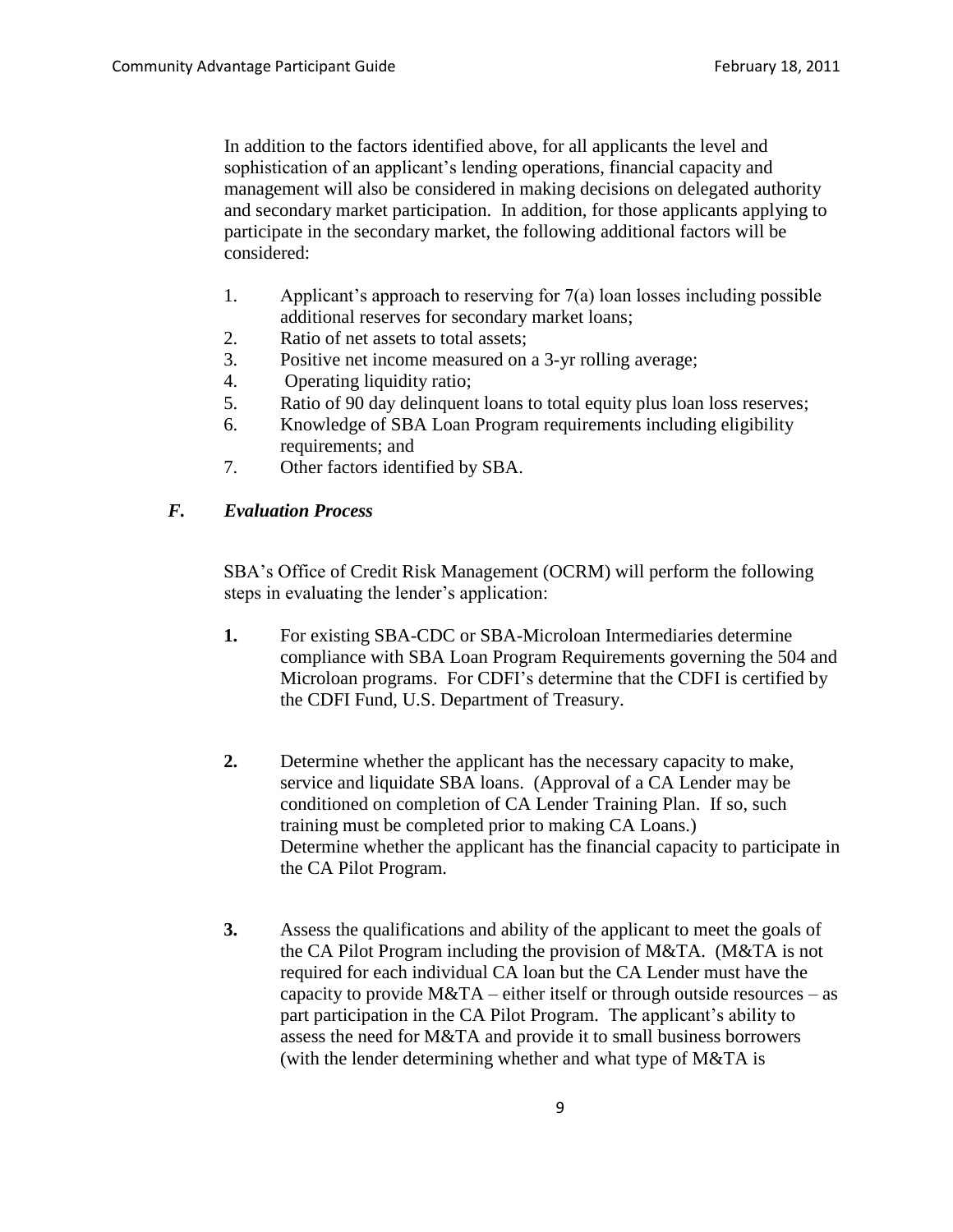necessary) is considered one of the benefits of allowing mission-oriented lenders to participate in the CA Pilot Program.)

- **4.** Assess the lender's capacity to participate in the secondary market, if applicable.
- **5.** Make a recommendation to the Director, Office of Risk Management (D/ORM) to approve or decline the applicant's participation in the CA Pilot Program, participation as a delegated lender, and, if applicable, participation in the secondary market.

#### *G. Decision*

The D/ORM makes the final determination on whether to approve an applicant as a CA Lender, whether to approve delegated authority and, if applicable, participation in the secondary market. Once a final determination is made, the D/ORM will notify the applicant in writing of the decision with a copy to the Director, Office of Financial Assistance (D/OFA) and the appropriate SBA Field Office. If an application is not approved, the applicant will be notified in writing with the reasons the application was not approved.

Each CA Lender will be identified as either a Small Business Lending Company (SBLC) or a Non-Federally Regulated Lender (NFRL), depending on whether the lender is subject to regulation by a state. Accordingly, all CA Lenders will be SBA Supervised Lenders, as that term is defined in 13 CFR 120.10 and will be subject to all regulatory and other provisions applicable to SBA Supervised Lenders unless specifically waived or modified in the Federal Register Notice published on February 18, 2011 [\[76 FR 9626\]](http://edocket.access.gpo.gov/2011/pdf/2011-3758.pdf).

Approval to participate in the CA Pilot Program will be for the three year period of the pilot. If the CA Pilot Program is not extended, each CA Lender will be required to continue to service and liquidate its CA loans in accordance with the terms of the pilot, but will not be able to make any new CA loans. If the CA Pilot Program is extended or made permanent, each CA Lender's authority to participate will be renewed based on the lender's compliance with the program requirements including the requirement to make 60% of their loan to small businesses in the CA underserved markets.

If the applicant is approved to participate in the CA Pilot Program, it will receive one of the following designations as to the level of delegated authority the CA Lender will have.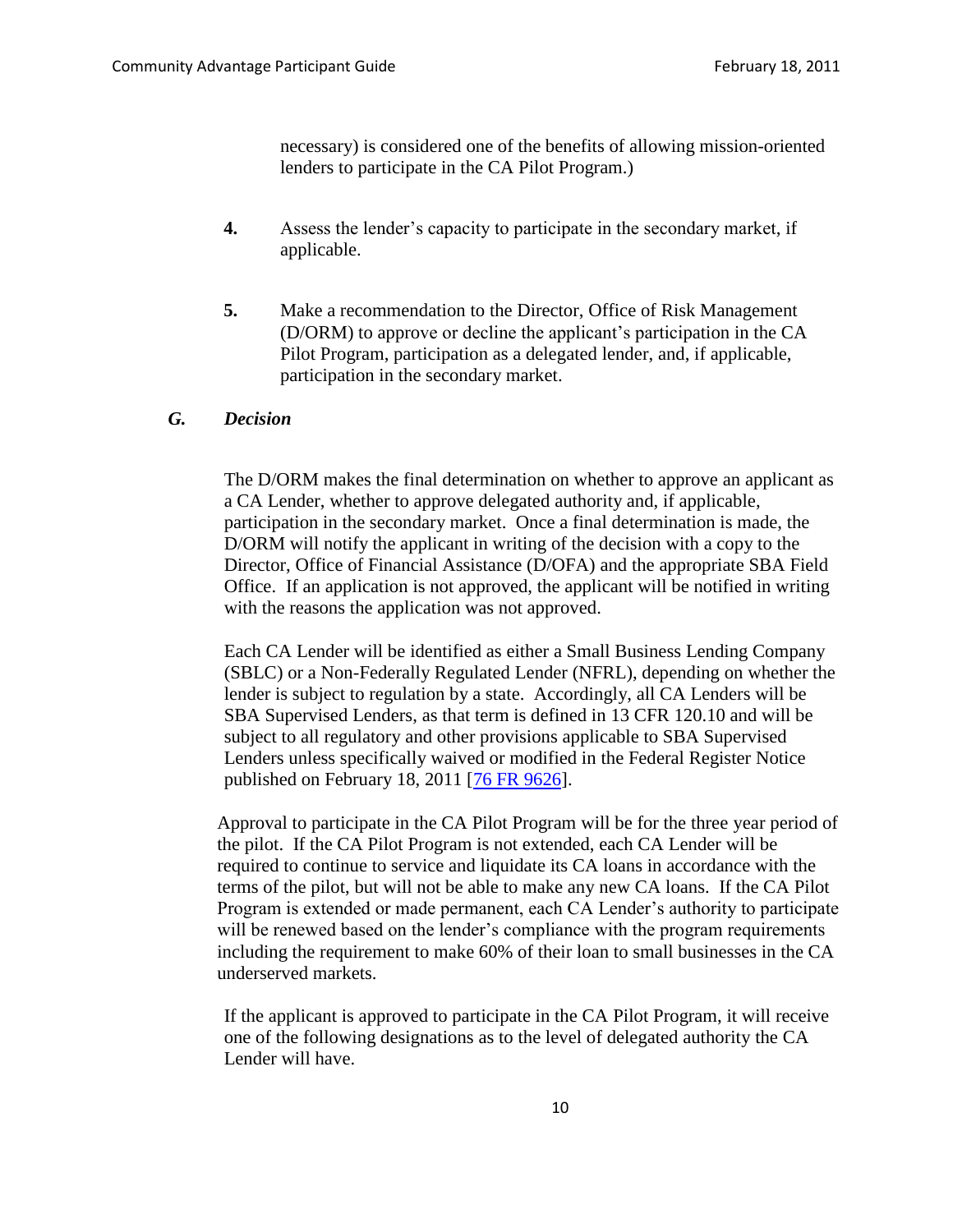- Full Delegation Tier One
- Conditional Delegation Tier Two
- Non-Delegation Tier Three

See Section III, Delegated Authority, for additional information on the three tiers of delegation.

Additionally, if a CA Lender is approved to participate in the secondary market, the CA Lender will be notified in writing along with any restrictions that may be applied. If a lender is not approved to participate in the secondary market, the lender will be notified in writing of the SBA's reasons for not allowing secondary market sales.

While CA Lenders may be approved to sell the guaranteed portion of SBA loans in the secondary market, CA Lenders may not sell the unguaranteed portion of SBA loans including but not limited to loan participations or securitizations.

Once notified of the approval of an applicant, ORM will execute an SBA Form 750CA with the lender and enter information in the SBA's Partner Information Management System "PIMS." The CA Lender is required to return a signed copy of SBA Form 750CA to SBA within 30 days of notification of approval. The CA Lender will be allowed to submit CA loans to the Standard 7(a) Loan Guarantee Processing Center (LGPC) once the D/ORM has received the executed SBA Form 750CA from the CA Lender, and any required training has been completed.

A training and orientation program will be available to approved CA Lenders provided by the local SBA field office with assistance from OCRM, as needed. The training program will typically meet the requirement for a lender's CA Lender Training Plan that may be required as a condition of approval.

Approval or denial decisions will be made within 45 days of the receipt of a complete application package or the applicant will receive a notice as to the reason for the delay and the expected timing.

### *H. Reconsideration*

If ORM denies the application to participate in the CA Pilot Program, the applicant may submit a request for reconsideration within 30 days from the date of the notification letter. The reconsideration request is to be sent to the attention of the Director, Office of Risk Management and should include any substantive facts and documentation in support of its request. The Associate Administrator for Capital Access will reconsider the decision made by the D/ORM and notify the applicant of the decision within 30 days of receipt of the request.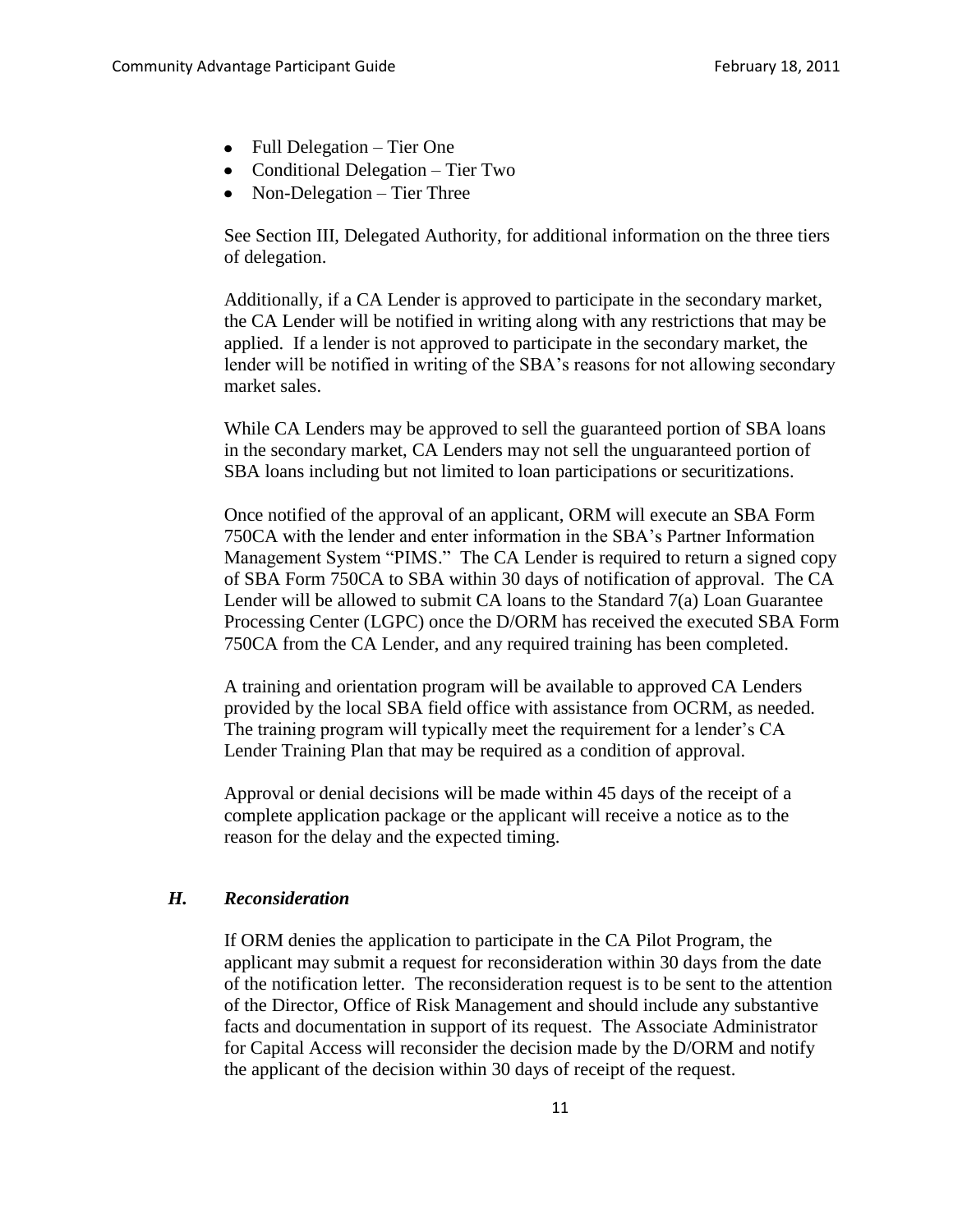#### **III. Delegated Authority**

#### *A. Initial Determination of Delegation of Authority*

1. Three Possible Determinations on Delegation of Authority.

As noted in Section II above, when a lender is first approved to participate in the CA Pilot Program, a determination is made as to which of the three tiers a lender is placed in relative to delegated authority.

- a. **Full Delegation (Tier One)**. If a CA Lender is designated as Tier One, the lender will be able to make CA loans on a delegated basis after they have satisfactorily submitted at least ten CA loans to the LGPC. Until such time, a Tier One lender must follow the procedures for non-delegated lenders.
- b. **Conditional Delegation (Tier Two).** If a CA Lender is designated as Tier Two, SBA has identified an operational issue that must be addressed prior to the CA Lender becoming a delegated lender. In addition, the Tier Two CA Lender also must satisfactorily submit at least ten CA loans that are approved by the LGPC prior to becoming a fully delegated CA Lender. Operational issues may include recommendations to enhance a CA Lender's ability to make CA loans. Until a CA Lender meets these requirements, it must follow the procedures for non-delegated lenders.
- c. **Non-Delegation (Tier Three). If a CA Lender is designated as** Tier Three, it may not make loans on a delegated basis and must submit all loans to the LGPC for approval. (See Section VI for further information on submitting CA loan applications.) Nondelegated lenders may request delegated authority after the CA Lender has participated in the CA Pilot Loan Program for one year and a review has been conducted by SBA's Office of Credit Risk Management (OCRM).

### **2. Ten Loan Requirement.**

Tier One and Tier Two CA Lenders must satisfactorily submit at least ten loans to the LGPC for approval prior to receiving approval to use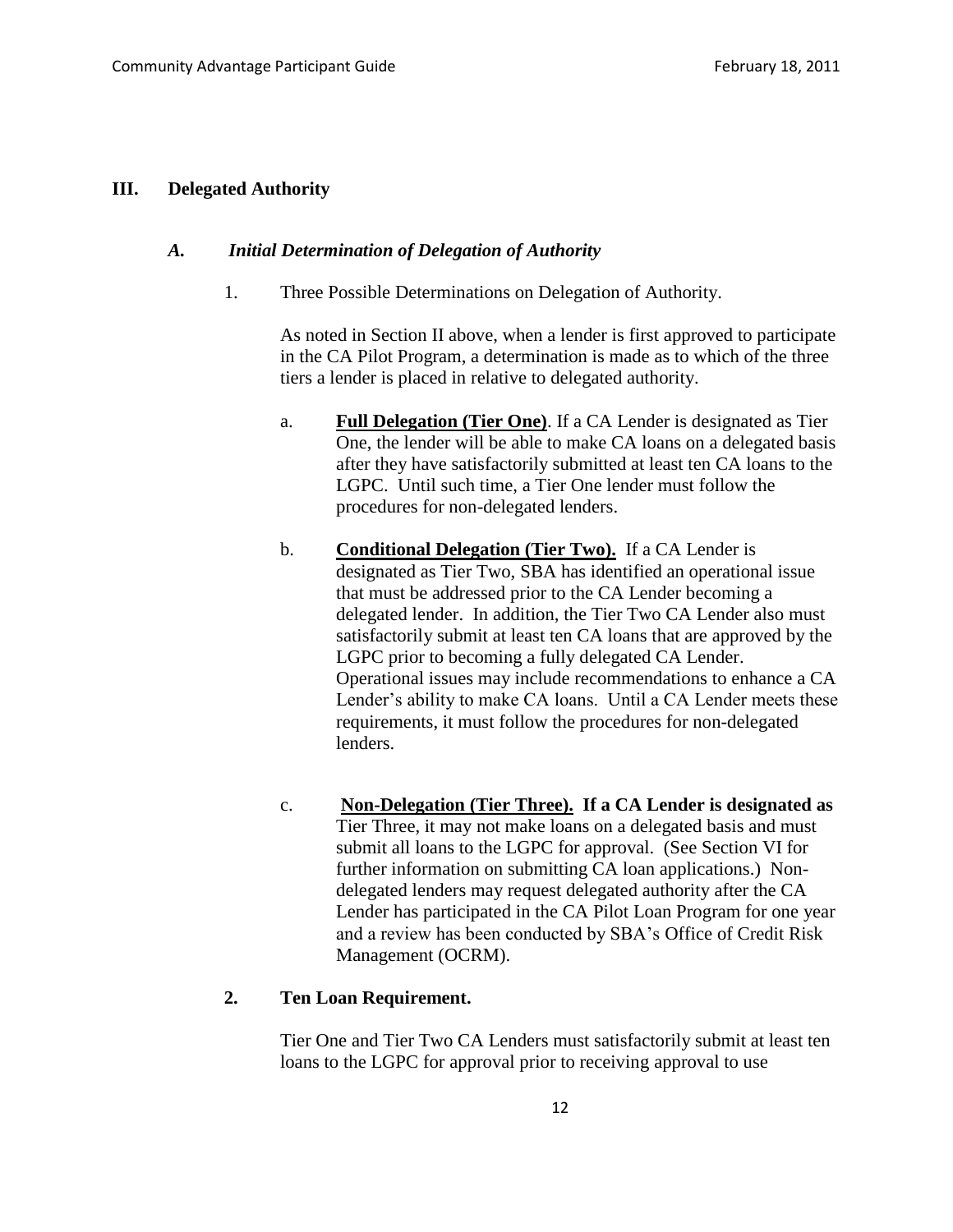delegated authority. Satisfactorily submitting a loan includes receiving approval for the 7(a) loan from LGPC.

- a. **Full Delegation (Tier One).** In reviewing and approving the ten loans, the LGPC will evaluate the CA Lender's knowledge of SBA program requirements and its ability to adequately underwrite small business loans. The criteria applied to each loan will include the following:
	- Size and type of loan, use of proceeds.
	- Was loan package complete?
	- Was credit underwriting analysis complete or was additional information needed?
	- If additional information was needed, was lender responsive  $\bullet$ and knowledgeable about what was needed?
	- Was eligibility assessment adequate?
	- Did loan package demonstrate a knowledge and understanding of SBA Loan Program Requirements?
	- Did interactions with lender provide confidence about their  $\bullet$ knowledge of the credit and their ability to adequately close and manage the loan?
	- Any reservations about ability to make loans on a delegated basis?
	- Other comments or issues with the application or the CA Lender's ability to make CA loans on a delegated basis.

The LGPC will make the information on the individual loans approved available to OCRM. Once at least ten loans have been submitted and approved in a satisfactory manner with no significant concerns or issues identified, OCRM will notify the CA Lender that it is approved to make CA Loans on a delegated basis. An Addendum to the SBA Form 750CA will be provided to the CA Lender at that time. Once the executed Addendum to SBA Form 750CA has been provided to SBA and entered into PIMS, the CA Lender may begin making CA Loans on a delegated basis. (See Section VI for further information on submitting CA loan applications.

b. **Tier Two - Conditional Delegation.** In reviewing and approving the ten loans, the LGPC will evaluate the CA Lender's knowledge of SBA program requirements and its ability to adequately underwrite small business loans using the same criteria as described above. In addition, the CA Lender must provide the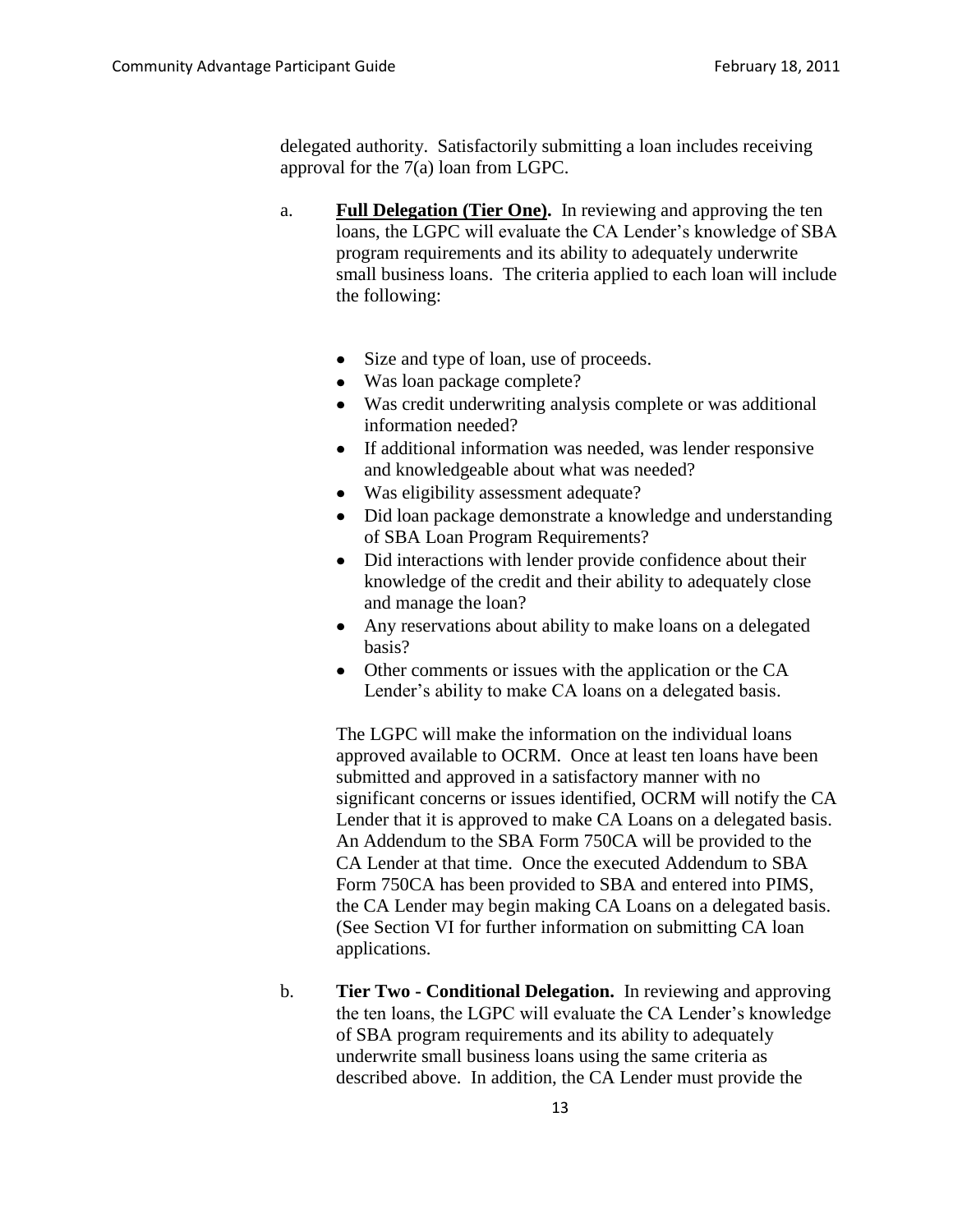D/ORM with information indicating how any additional operational issues identified during the application evaluation process have been addressed. Once a determination has been made that the operational issues have been adequately addressed to SBA's satisfaction and at least ten CA loans have been submitted and approved in a satisfactory manner with no significant concerns or issues identified, OCRM will notify the CA lender that it is approved to make CA Loans on a delegated basis. An Addendum to the SBA Form 750CA will be provided to the CA Lender at that time. Once the executed Addendum to the SBA Form 750CA has been provided to SBA and entered into PIMS, the CA Lender may begin making CA Loans on a delegated basis.

### *B. Delegation Period*

The initial delegation of authority will be for a period of one year. During that time OCRM will monitor the performance of the CA Lenders and will conduct a review, either on-site or a desk review, to further assess a CA Lender's understanding of the program and its ability to process, close, service and liquidate CA loans.

#### *C. Renewals of Delegated Authority*

After the first year of delegated authority, a CA Lender's delegation of authority may be renewed for up to 2 years based on the following factors:

- **1.** Demonstrated achievements in reaching underserved markets with at least 60% of CA loans made to businesses in:
	- Low-to-Moderate Income (LMI) communities (while not a specific requirement CA Lenders are encouraged to serve low and very-low income communities);
	- Empowerment Zones and Enterprise Communities;
	- HUBZones;
	- New businesses, e.g., firms in business for no more than two years;
	- Businesses eligible for Patriot Express including Veteran-owned businesses; and/or
	- Firms where more than 50% of their full time workforce is lowincome or resides in LMI census tracts.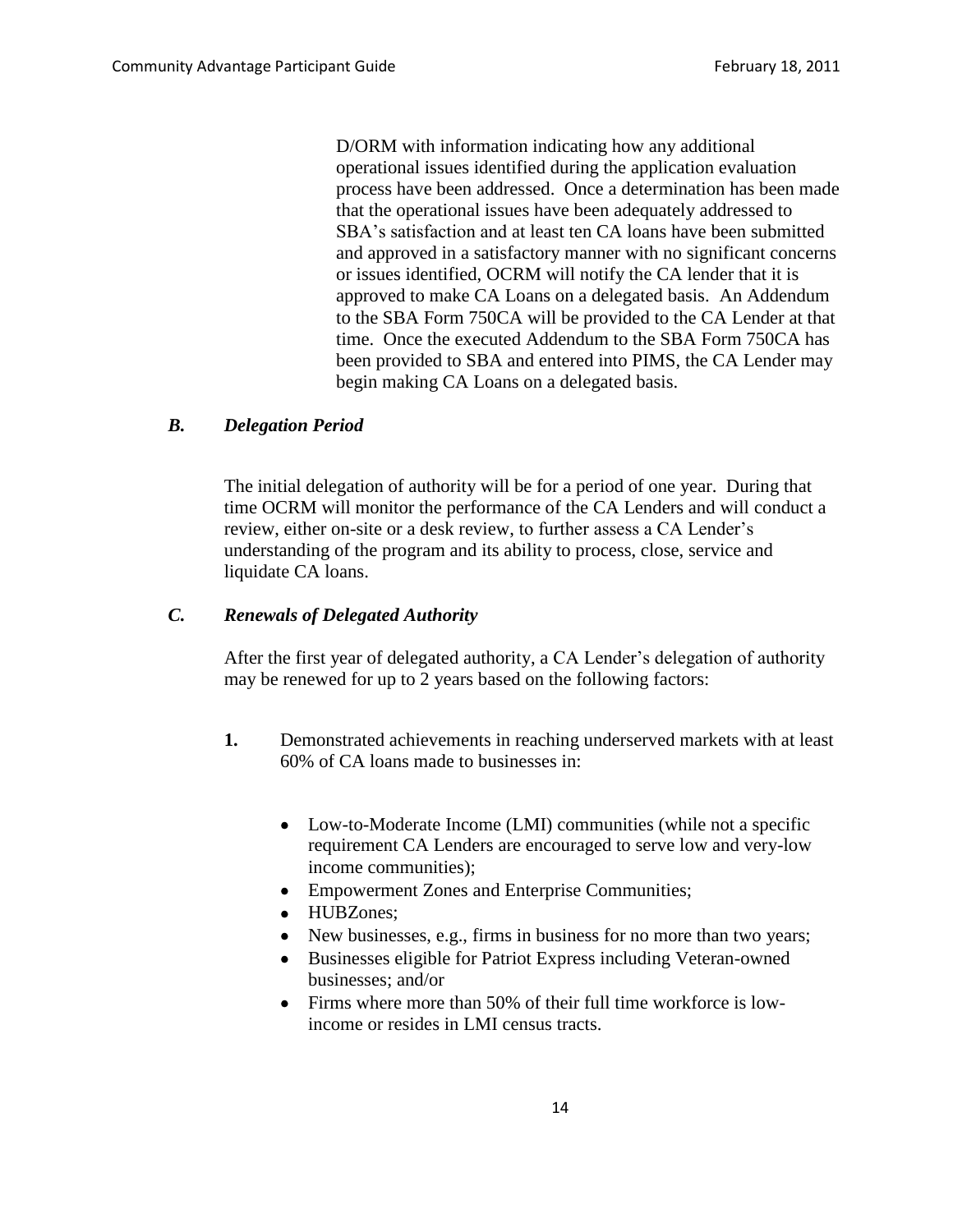- 2. Continued ability to effectively process, close, service, and liquidate SBA loans; and is in compliance with SBA Loan Program Requirements (as defined in 13 CFR 120.10).
- 3. If an existing SBA-CDC or SBA-Intermediary, it is in compliance with SBA regulations and procedures governing these programs.
- 4. Continued good standing with SBA and satisfactory performance of the SBA loan portfolio as determined by SBA in its discretion. The Lender's Risk Rating, among other factors, will be considered in determining satisfactory SBA performance. Other factors may include, but are not limited to, on-site review/examination assessments, historical performance measures (like default rate, purchase rate and loss rate, performance averages are comparable to peer group, such as, delinquent, past due, liquidation and purchase rates), loan volume to the extent that it impacts performance measures, other performance related measurements and information, including the portion of the portfolio in CA underserved markets, and any other risk characteristics that SBA may deem appropriate.
- 5. In good standing with its State Secretary of State. If the lender has had any adverse action, it is to be disclosed and SBA will determine in its discretion whether those actions or agreements make the lender ineligible for CA delegated status or continued participation in the CA Pilot Program.
- 6. In good standing with CA Lender's state regulator including compliance with capital requirements as prescribed by the CA Lender's State regulator, as applicable.
- 7. Financial viability including adequacy of capital and/or loan loss reserve account.
- 8. No enforcement actions issued by the SBA or State regulatory against the CA Lender and/or employees, officers or directors.
- 9. Adequate staff to manage and service the CA Lender's portfolio and key personnel has requisite skills and abilities to underwrite, approve, service and liquidate small business loans, particularly the 7(a) loan portfolio.
- 10. Current in submitting required monthly, quarterly and annual reports including 1502 reports; is responsive to SBA program offices' request for information; and current in remitting required guaranty, servicing and review fees.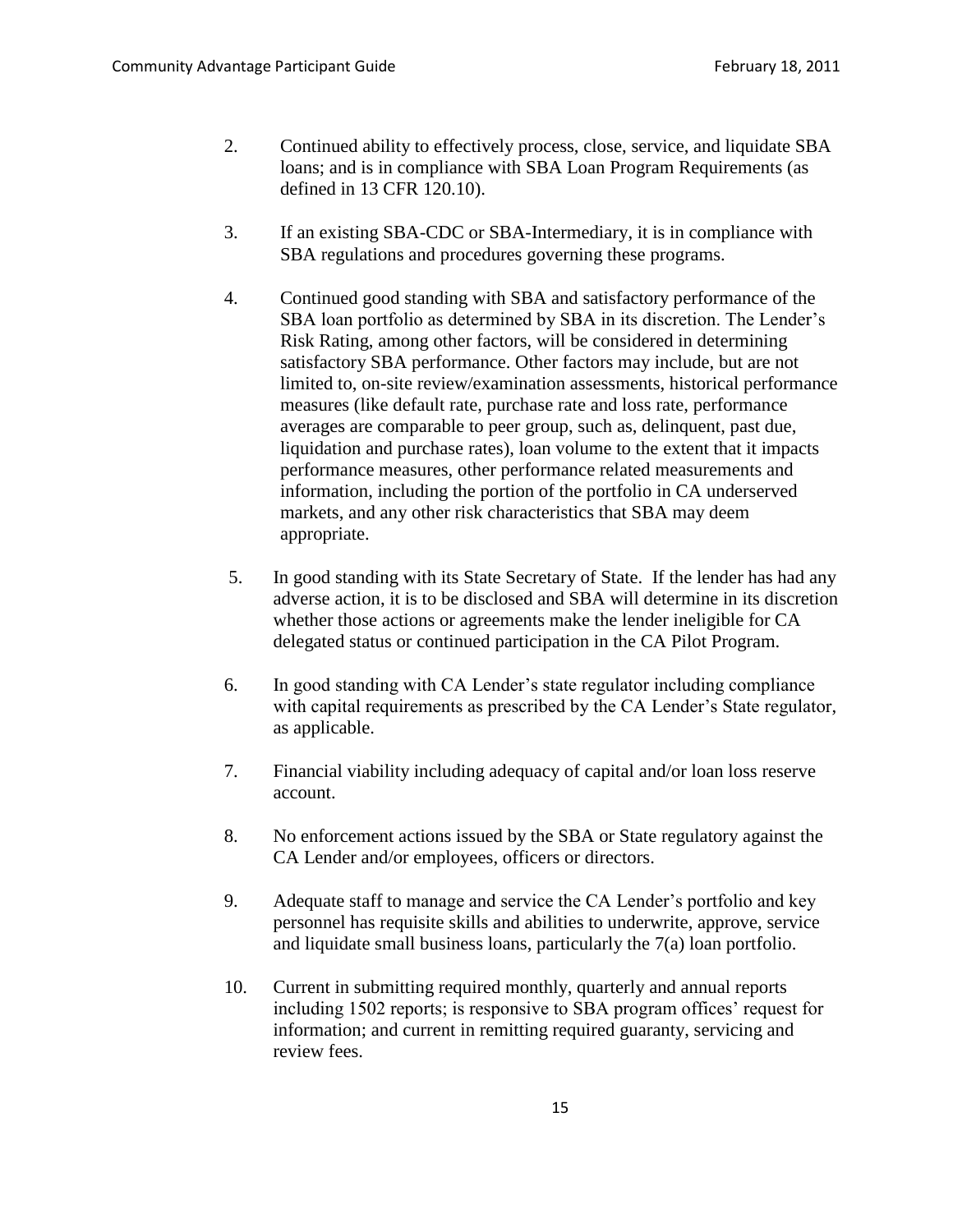- 11. Changes to the CA Lender's organizational structure, SBA Loan Department, business plan and/or business model.
- 12. Other relevant factors that may be identified by SBA.

The D/ORM makes the final determination on the renewal of delegated authority and notifies the CA Lender, SBA Field Office, and the D/OFA.

#### *D. Approval of Renewal of Delegated Authority*

If the renewal of delegated authority is approved, OCRM executes a new Addendum to SBA Form 750CA with the CA Lender. If the renewal is not approved, the CA Lender must process its CA Loans using non-delegated procedures and may reapply for delegated authority after they have overcome the reasons for decline.

## **IV. Responsibilities of CA Lenders**

In making SBA-guaranteed loans, CA Lenders:

- **1.** Submit applications for guaranty through e-Tran (SBA's electronic loan application system). See Section V below for additional information on how to submit a CA loan for approval.
- **2.** Execute the Authorization (the document that identifies the conditions under which the loan is approved).
- **3.** Close the loan in accordance with the terms of the Authorization, all policies, Agency regulations, SOP 50 10 and other Loan Program Requirements as that term is defined in 13 CFR 120.10) related to loan closing. SBA Micro-Lenders may not use their SBA intermediary loan to fund either the CA loan or the required loan loss reserve account for CA loans.
- **4.** Maintain complete loan files.
- **5.** Service the loan in accordance with Agency regulations, SOP 50 50 and other Loan Program Requirements (as that term is defined in 13 CFR 120.10) related to loan servicing.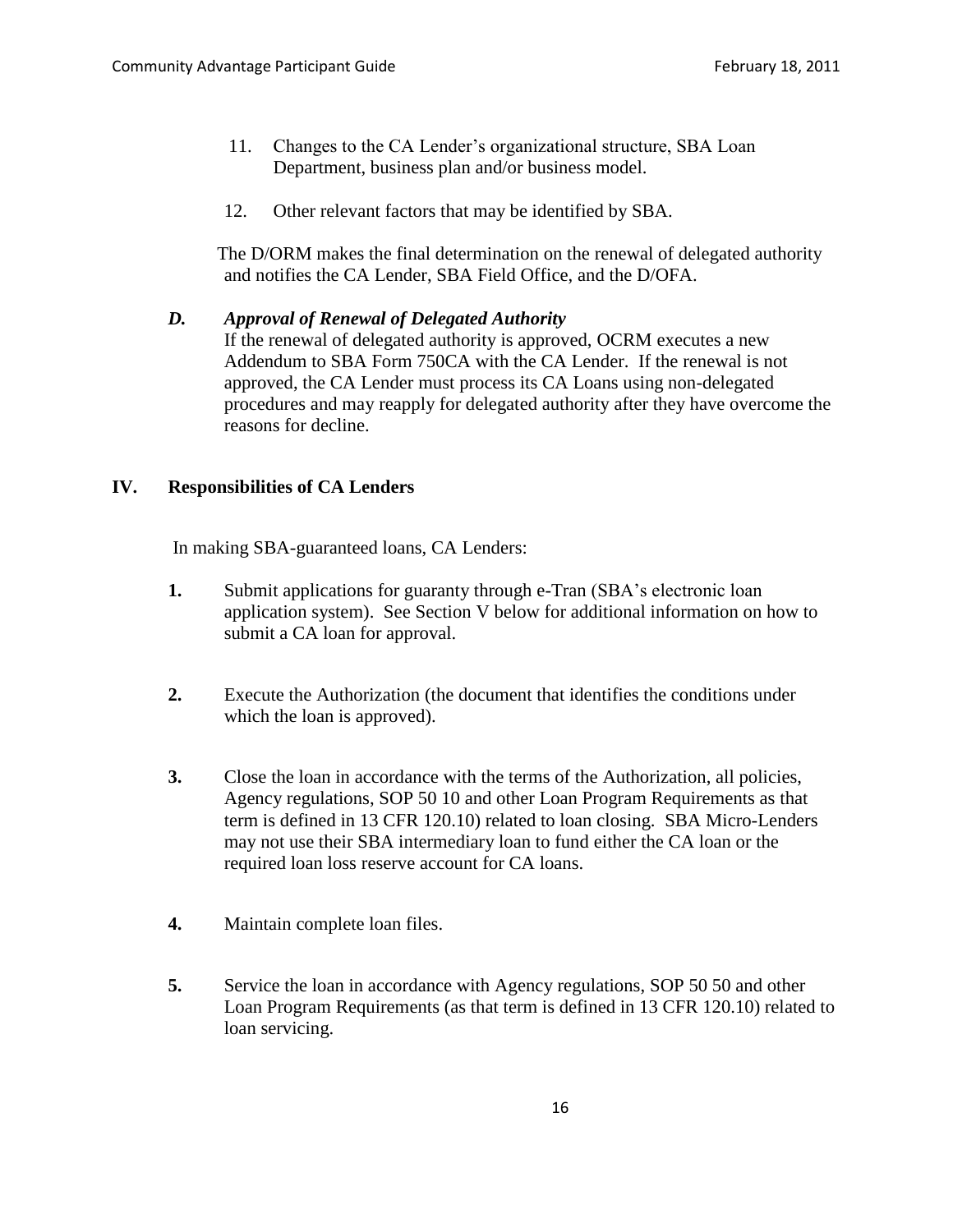- **6.** Liquidate the loan in accordance with Agency regulations, SOP 50 51 and other Loan Program Requirements (as that term is defined in 13 CFR 120.10) related to liquidation.
- **7.** Comply with SBA Loan Program Requirements (13 CFR 120.10) as such requirements are revised from time to time.
- **8.** Ensure that at least 60% of CA loans are made in the CA underserved markets identified on page one of this guide. Applications for individual CA loans will indicate which category of underserved markets it the loan would meet, if applicable. This will be monitored by SBA and reviewed as part of the OCRM review process. CA Lenders also provide an annual report that must demonstrate how the CA Lender is meeting this requirement.
- **9.** Pay the required guaranty fees upfront and on-going fees for loans approved.
- **10.** Comply with the same provisions regarding preferences, Ethical Requirements Placed on a Lender, Forward Commitments, and Advertising of Relationship with SBA as all other 7(a) Participating Lenders. (See SOP 50 10 5(C), Subpart A, Chapter 1, Paragraph C.5-8.)
- **11.** Reserve Requirements. CA Lenders are required to create a Loan Loss Reserve Account (LLRA) to cover potential losses arising from defaulted loans. The reserve fund is to cover both losses from the unguaranteed portion of defaulted loans as well as possible repairs and denials associated with SBA's guaranty on the defaulted loan. The LLRA must be maintained separate from other reserve accounts the CA Lender may maintain and it must be deposited in a Federally insured demand, savings or certificate of deposit account in an amount, to the extent practicable, not in excess of the maximum insured amount. The LLRA cannot be commingled with any other loan loss reserve fund of the CA Lender, its parent or related entities. The LLRA must equal 15 percent of the outstanding amount of the unguaranteed portion of a CA Lender's CA loan portfolio including loans sold in the secondary market. The CA Lender must reconcile the LLRA on a monthly basis to ensure the appropriate amount is maintained. The CA Lender's audited financial statements must include an assessment of the lender's compliance with loan loss reserve account requirements for the CA Pilot Program. Failure to maintain the loan loss reserve account as required may result in removal from the CA Loan Program and/or the imposition of additional controls or reserve amounts. SBA in its discretion may require additional amounts to be included in the LLRA based on the risk characteristics and performance of the CA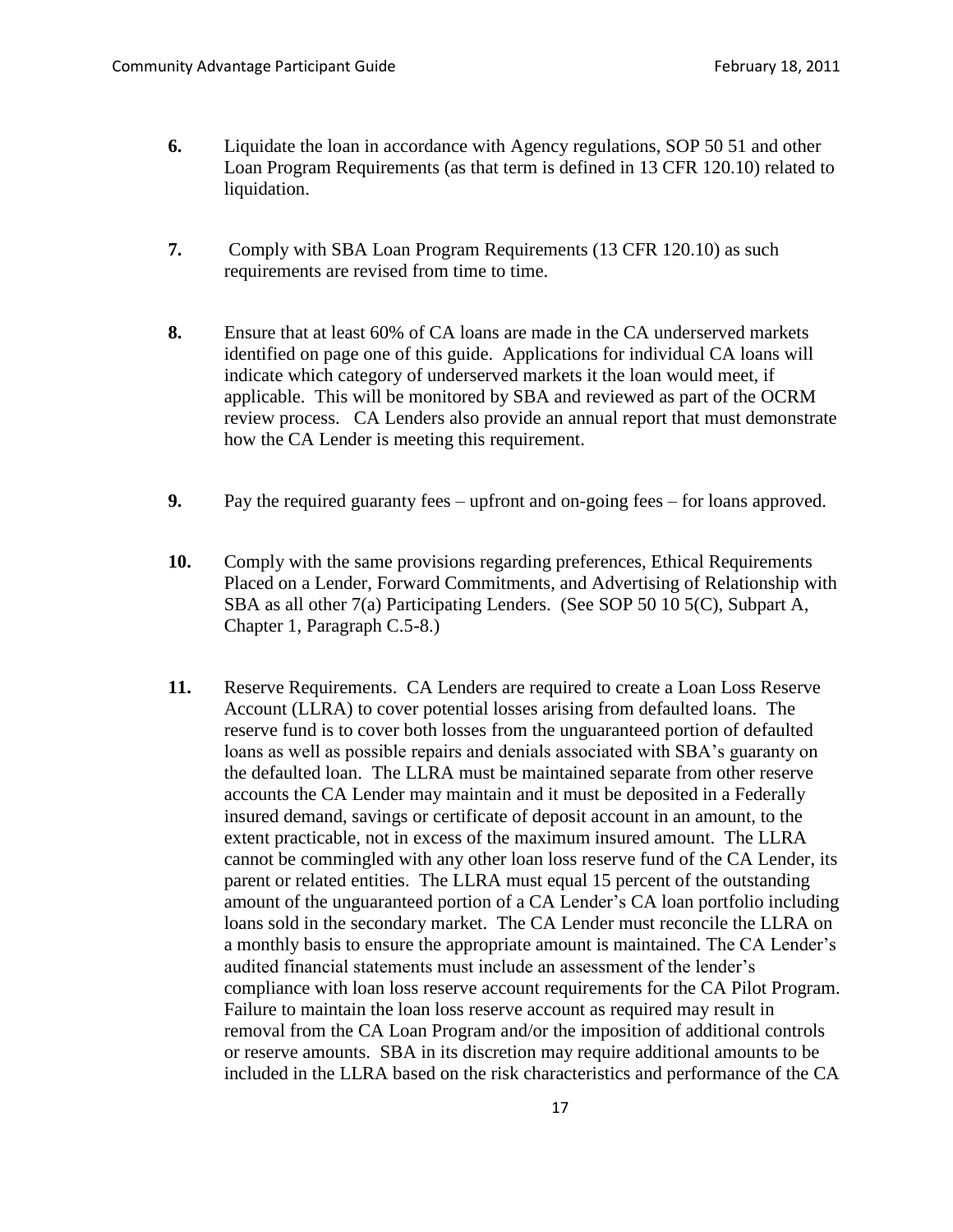Lender. SBA microloan intermediaries may not use their SBA intermediary loan to fund the reserve for CA loans (nor may they use it to fund CA loans).

#### **V. Community Advantage Pilot Program Loans**

#### *A. Making Community Advantage Loans*

#### **1. Basic Terms**

The basic terms of CA loans are the same as standard 7(a) loans with the following exceptions:

| <b>Maximum Interest Rate</b> | Prime $+4\%$                                                                                                                                                                                                                                                |
|------------------------------|-------------------------------------------------------------------------------------------------------------------------------------------------------------------------------------------------------------------------------------------------------------|
| <b>Maximum Loan Size</b>     | \$250,000                                                                                                                                                                                                                                                   |
| <b>Revolving lines</b>       | Not allowed                                                                                                                                                                                                                                                 |
| <b>Provision of M&amp;TA</b> | Encouraged when appropriate. The CA loan<br>application contains a section to identify what, if any,<br>management and technical assistance was provided<br>by the CA Lender to the borrower. However, M&TA<br>is not required for each individual CA Loan. |

The loan terms and conditions applicable to standard 7(a) loans are set forth in 13 CFR Part 120 and in SOP 50 10 5, Subpart B, Chapter 3. This chapter of SOP 50 10 5 governs maximum guaranty amounts, loan maturities, interest rate policy (fixed or variable, frequency of adjustment period, etc., subject to the maximum identified above for CA loans), SBA guaranty fees, other fees allowed to be charged in connection with an SBA-guaranteed loan, the disclosure of fees and lender expenses, and loan agents. SBA Micro-Lenders may not use their SBA intermediary loan to fund CA loans. CA loans may not be used to refinance loans made by or guaranteed by the Department of Agriculture or loans made by SBA Micro-Lenders using their SBA intermediary loan.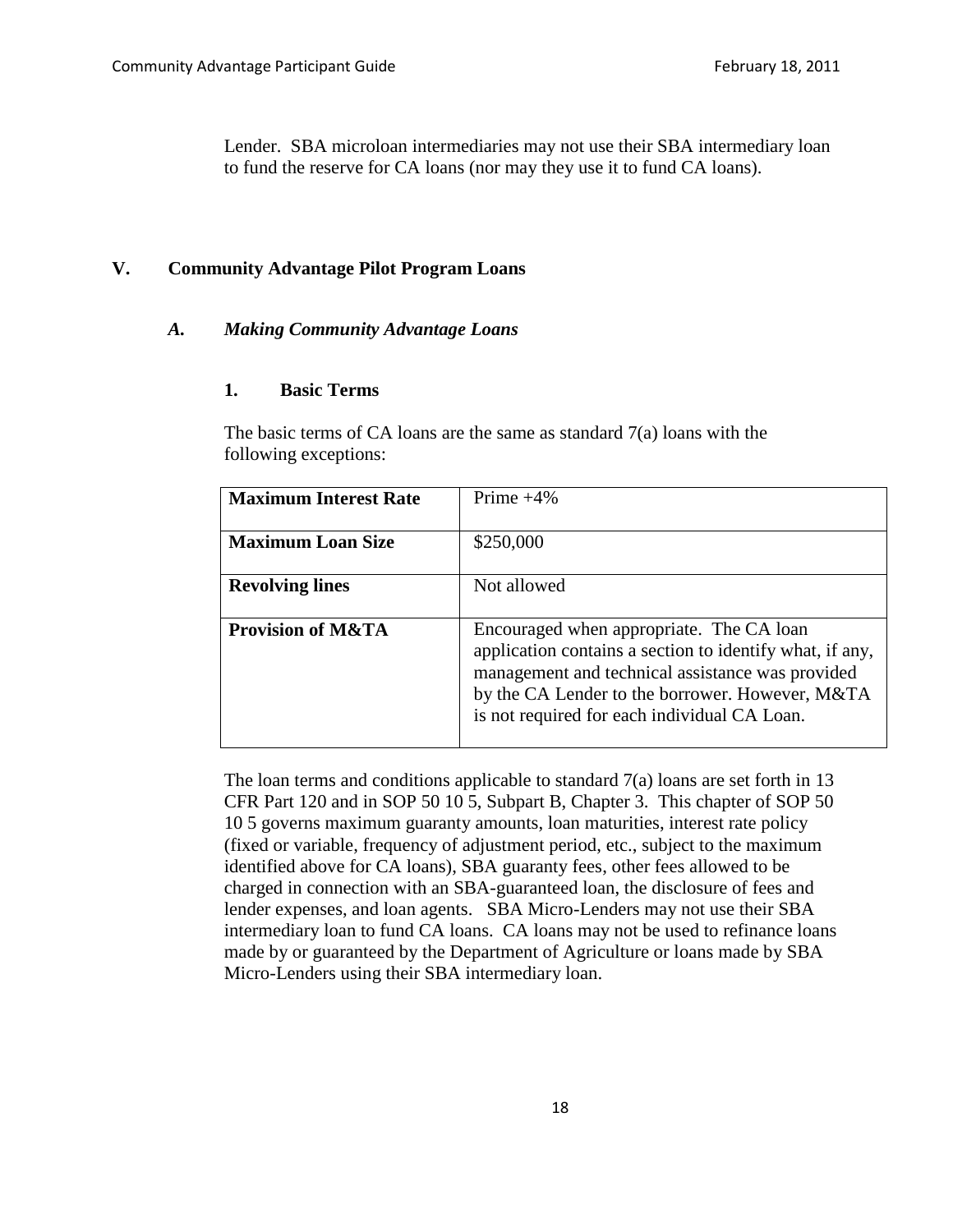## **2.****Eligibility**

The loan eligibility requirements also are the same as for standard  $7(a)$ loans as set forth in 13 CFR Part 120 and SOP 50 10 5, Subpart B, Chapter

### **3. Credit Underwriting, Collateral and Environmental Requirements**

CA Lenders are to follow the credit underwriting procedures for the Small/Rural Lender Advantage (S/RLA) loan program as set forth in SOP 50 10 5, Subpart B, Chapter 4, and in SBA Form 2301, Part B. CA Lenders are to follow the collateral and environmental requirements applicable to standard 7(a) loans, which also are set forth in SOP 50 10 5, Subpart B, Chapter 4.

#### **4. How to Apply for a CA Loan Guaranty**

a. Required documentation:

(i) Complete, signed and dated [SBA Form 2301, Part A,](http://www.sba.gov/idc/groups/public/documents/sba_program_office/tools_sbf_forms_2301a.pdf) Lender Advantage Initiative, including the Addendum for CA applicants only, identifying any management & technical assistance the applicant may have received. Only one principal needs to complete, sign and date the entire form; all other principals and guarantors only need to complete, sign and date Section D.

(ii) Complete, signed and dated [SBA Form 2301, Part B,](http://www.sba.gov/idc/groups/public/documents/sba_program_office/tools_sbf_forms_2301b.pdf) Lender's Application for Guaranty.

(iii) Eligibility Checklist:

(a) Non-Delegated Lenders: Complete, signed and dated [SBA](http://www.sba.gov/idc/groups/public/documents/sba_homepage/tools_sbf_forms_2301c.pdf)  [Form 2301, Part C](http://www.sba.gov/idc/groups/public/documents/sba_homepage/tools_sbf_forms_2301c.pdf), Eligibility Questionnaire, including any additional information SBA requires due to any "false" responses indicated on the form. The lender and applicant must sign this form. (Tier One and Tier Two CA Lenders will use this form until they have been approved to submit loans using their delegated authority.)

(b) Delegated Lenders: Complete, signed and dated SBA Form 2301, Part D, Eligibility Information for Community Advantage (CA) Loans. The lender completes and signs this form.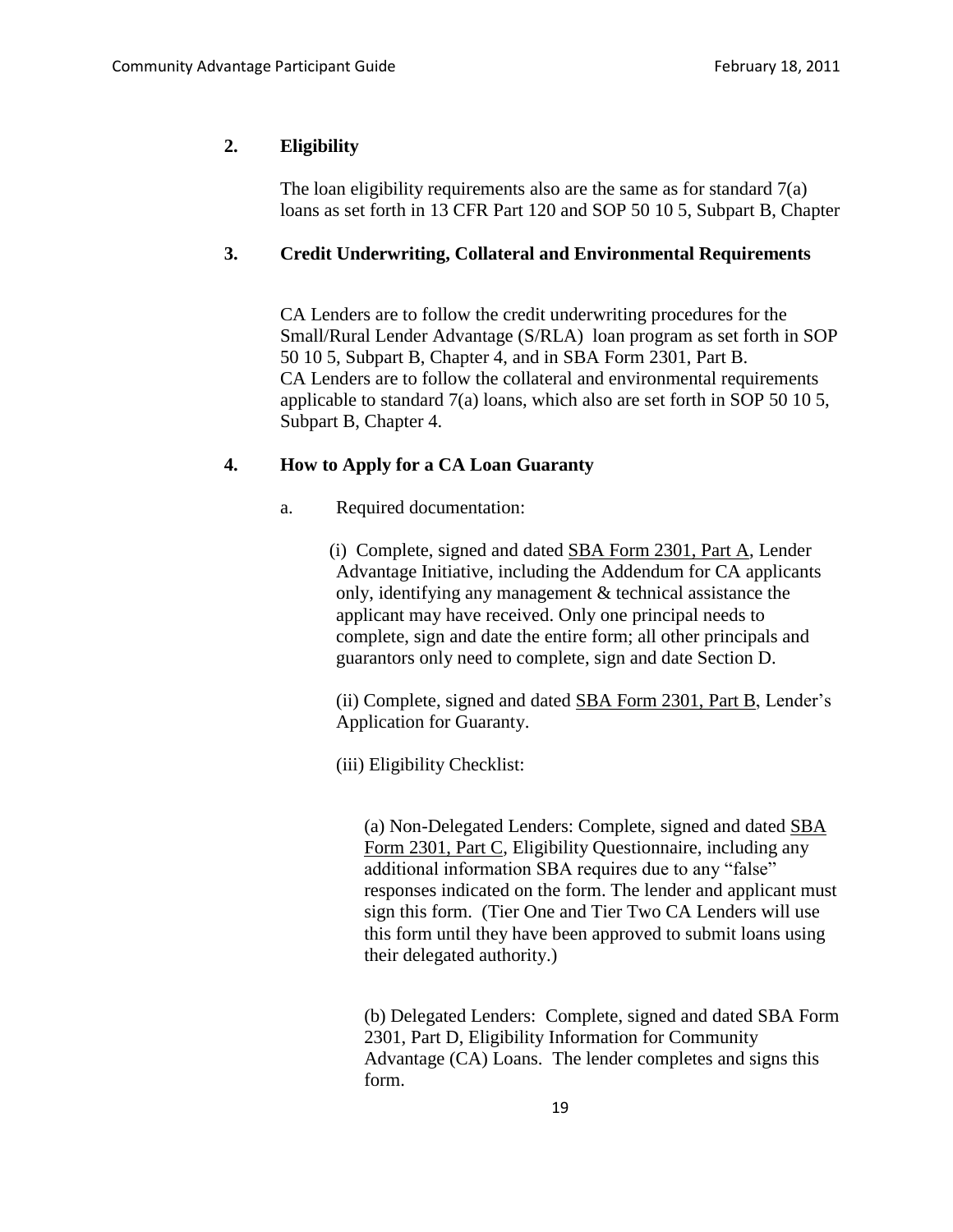(iv) Copy of the lender's credit memorandum addressing all of the requirements set forth in SOP 50 10 5, Subpart B, Chapter 4 for S/RLA, as indicated in paragraph 3 immediately above.

b. Where to submit the application: (i) Non-delegated Lenders (Tier One and Tier Two CA Lenders follow this procedure until they have been approved to submit loans using their delegated authority):

> CA loan applications are sent to the LGPC via e-Tran. Required forms, documentation and credit analyses are provided as attachments and sent electronically using either of the following options with the application number in the subject line.

(a) Email:  $7a$ loanprogram@sba.gov if attachments are under 9 megabytes in size.

(b) Website: [http://archive.sba.gov/aboutsba/sbaprograms/elending/lgpc/in](http://archive.sba.gov/aboutsba/sbaprograms/elending/lgpc/index.html) [dex.html](http://archive.sba.gov/aboutsba/sbaprograms/elending/lgpc/index.html) and click on "Submit 7(a) Documents Here."

(ii) Delegated Lenders:

All requests for a CA loan number must be sent to the LGPC electronically through e-Tran. E-Tran is a secure web site where CA Lenders can enter loan information for a single loan or send multiple applications simultaneously via an XML (Extensible Markup Language) file transfer. Several software developers have e-Tran functionality built into their SBA loan software. For e-Tran information go to:

[http://archive.sba.gov/aboutsba/sbaprograms/elending/etran/index.](http://archive.sba.gov/aboutsba/sbaprograms/elending/etran/index.html) [html](http://archive.sba.gov/aboutsba/sbaprograms/elending/etran/index.html) SBA Field Offices are available to provide training for CA Lenders on e-Tran and e-Tran training will be included as part of the initial training for all CA Lenders. Delegated lenders do not need to submit supporting forms and credit analyses to SBA but must maintain them in their loan files.

#### **5. Loan Authorization, Loan Closing and Disbursement**

a. **Loan Authorization.** The CA Lender sets the terms and conditions for extending credit to the borrower. SBA establishes the terms and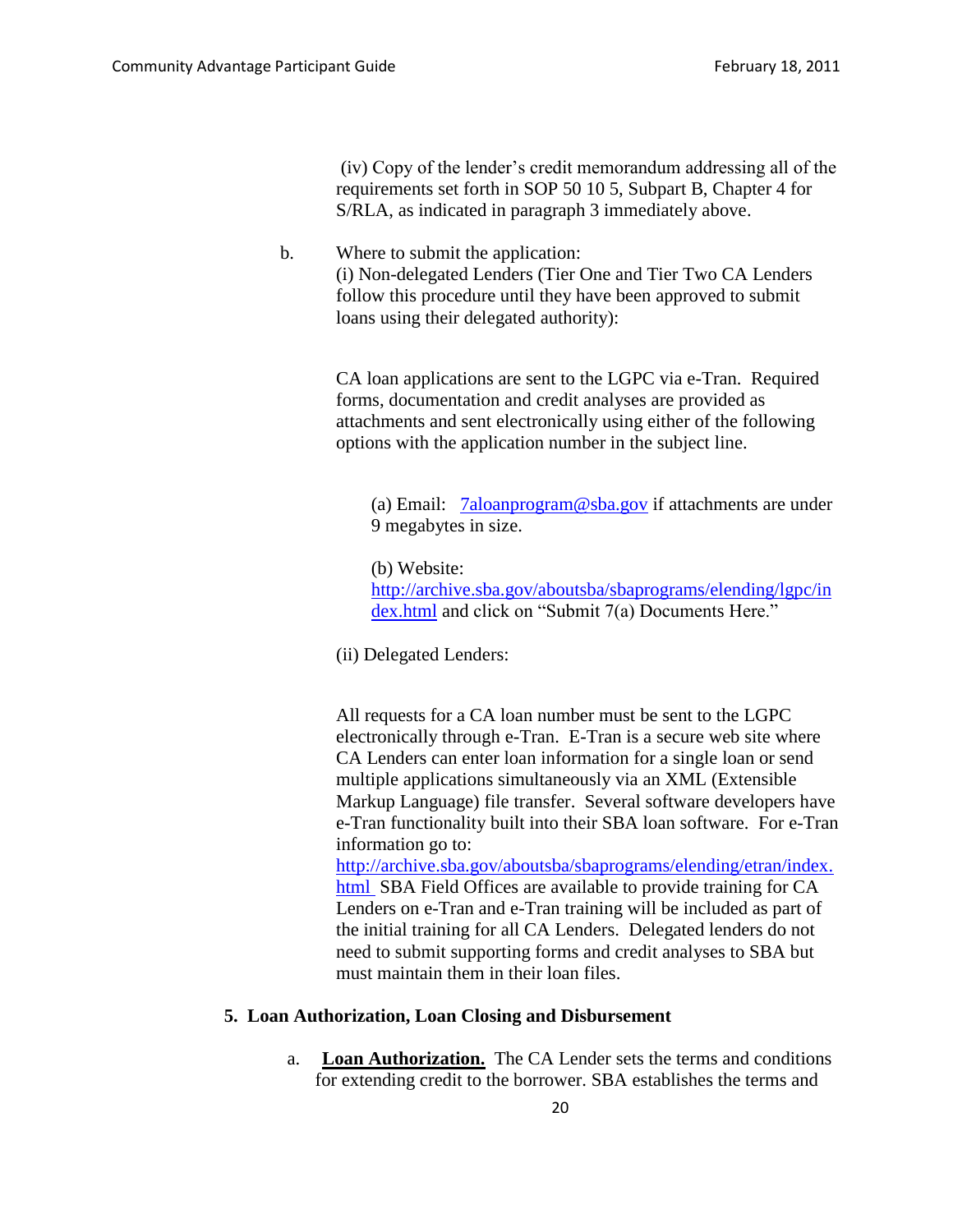conditions for its loan guaranty. The Authorization is SBA's written agreement between the SBA and the CA Lender providing the terms and conditions under which SBA will guarantee a business loan. For further guidance on the Authorization, see SOP 50 10 5, Subpart B, Chapter 5.

b. **Loan Closing and Disbursement.** CA Lenders are to follow the loan closing and disbursement requirements set forth in SOP 50 10 5, Subpart B, Chapter 7.

### *B. Loan Servicing, Liquidation and Guaranty Purchase*

### **1. Loan Servicing**

SBA requirements for post disbursement loan servicing are specified in SBA's SOP 50 50, Loan Servicing. This SOP provides detail about the requirements lenders must follow and the guidelines they may follow when servicing loans guaranteed by SBA.

In addition, lenders' responsibilities with regard to servicing are set forth in [13 CFR 120.535](http://ecfr.gpoaccess.gov/cgi/t/text/text-idx?type=simple;c=ecfr;cc=ecfr;sid=173a2bdbfcb94f7f5abcf14d0091917f;idno=13;region=DIV1;q1=120.535;rgn=div8;view=text;node=13%3A1.0.1.1.15.5.222.9) and [120.536.](http://ecfr.gpoaccess.gov/cgi/t/text/text-idx?type=simple;c=ecfr;cc=ecfr;sid=173a2bdbfcb94f7f5abcf14d0091917f;idno=13;region=DIV1;q1=120.536;rgn=div8;view=text;node=13%3A1.0.1.1.15.5.222.10)

## **2. Loan Liquidation**

SBA requirements for loan liquidation are specified in SBA's SOP 50 51 3, Loan Liquidation. This SOP provides detail about the requirements lenders must follow and the recommended rules they may follow when liquidating loans guaranteed by SBA. In addition, lenders' responsibilities with regard to liquidation are set forth in [13 CFR 120.535](http://ecfr.gpoaccess.gov/cgi/t/text/text-idx?type=simple;c=ecfr;cc=ecfr;sid=173a2bdbfcb94f7f5abcf14d0091917f;idno=13;region=DIV1;q1=120.535;rgn=div8;view=text;node=13%3A1.0.1.1.15.5.222.9) and [120.536.](http://ecfr.gpoaccess.gov/cgi/t/text/text-idx?type=simple;c=ecfr;cc=ecfr;sid=173a2bdbfcb94f7f5abcf14d0091917f;idno=13;region=DIV1;q1=120.536;rgn=div8;view=text;node=13%3A1.0.1.1.15.5.222.10)

### **3. Guaranty Purchase**

CA Loans will be subject to the same requirements and procedures governing guaranty purchase as standard 7(a) loans, which are set forth in 13 CFR 120.520 through 120.524 and Chapters 22 & 23 of SOP 50 51 3.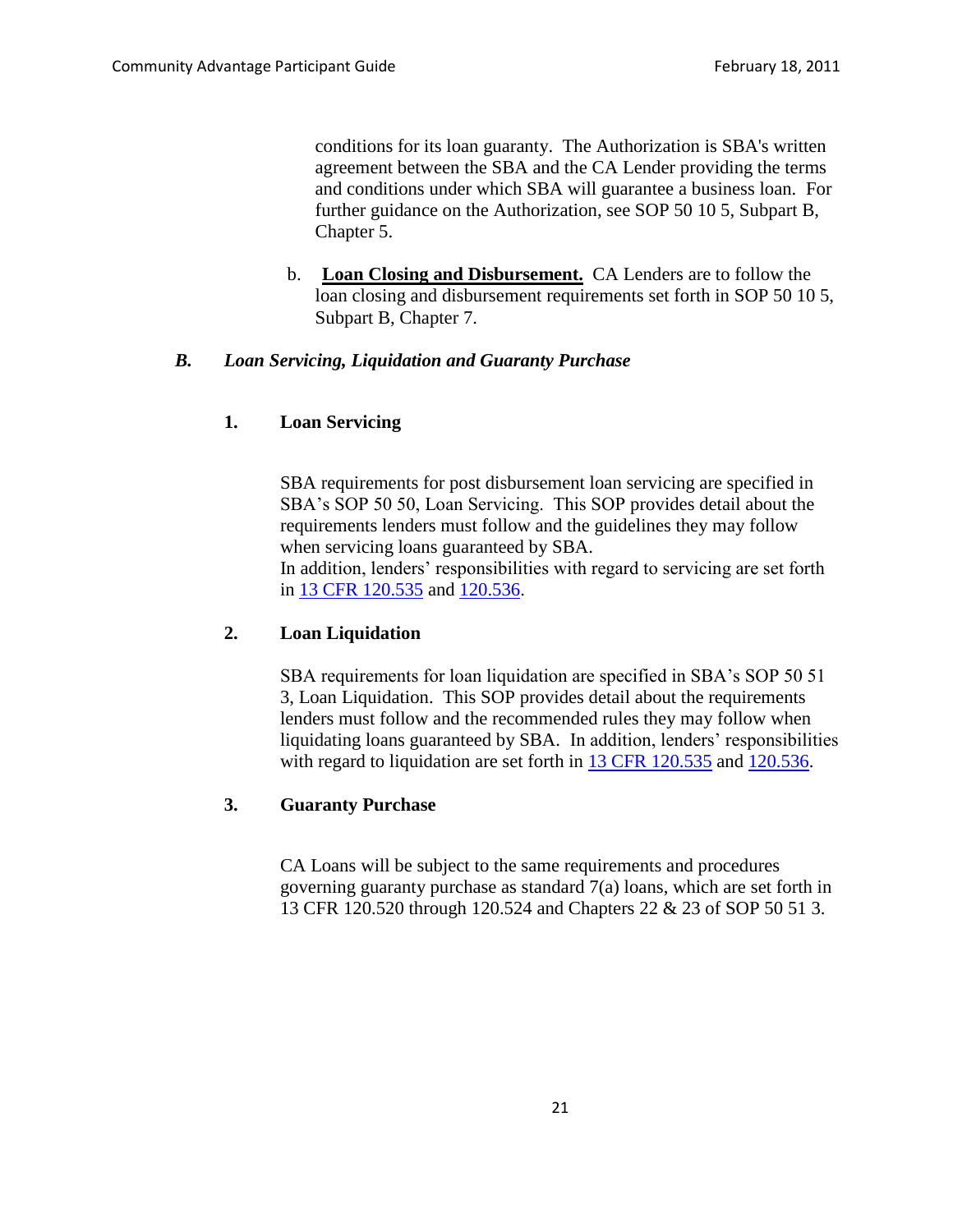#### **VI. Reporting Requirements**

#### *A. Reports.*

### **1. Annual Report**

Within 90 days after the end of a CA Lender's fiscal year, CA Lenders will be required to submit annual Reports demonstrating compliance with their business plan and describing M&TA practices to the D/ORM. (M&TA is not required for each individual CA Loan but the CA Lender must have the capacity to provide M&TA – either itself or through outside resources – as part participation in the the CA Pilot Program. The CA Lender's ability to assess the need for M&TA and provide it to small business borrowers (with the lender determining whether and what type of M&TA is necessary) is considered one of the benefits of allowing mission-oriented lenders to participate in the CA Pilot Program.) The Annual Report must and demonstrate that 60% of loans are made to small businesses in the CA underserved markets identified in Section I of this guide. The CA Lender's audited financial statements for the year must be included with the Annual Report. The Annual Report and a CA Lender's compliance with the 60% requirement, along with other program requirements will be reviewed by OCRM.

### **2. Annual Audited Financial Statements.**

CA Lenders must submit annual audited financial statements. The CA Lender's audited financial statements must include an assessment of the lender's compliance with loan loss reserve account requirements for the CA Pilot Program. These statements are due within 90 days of the end of the CA Lender's fiscal year. Audited financial statements should be submitted as part of the CA Lender's Annual Report.

### **3. Quarterly Reporting**

CA Lenders must submit a Quarterly Report to the D/ORM that includes a copy of their balance sheet and income statement and detailed information on the following items:

- Capital Adequacy/Loan Loss Reserve Account
- Delinquencies/ Non-Accruals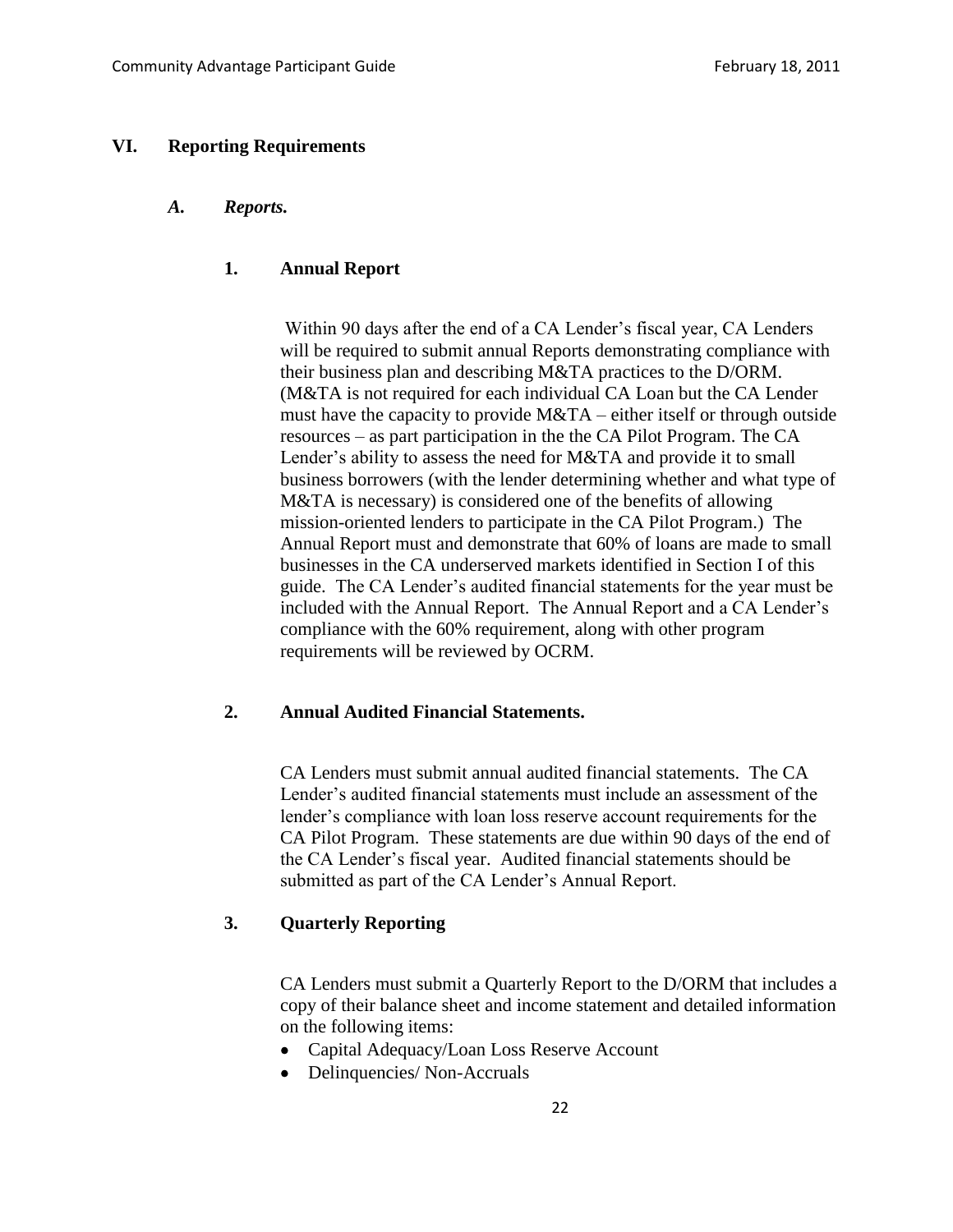- Technical Assistance Provided
- Underserved Market Distributions
- Classified Assets/Loss Allowance

# **4. 1502 Reporting**

Monthly 1502 Reporting- Lenders must provide a monthly report on SBA Form 1502 that includes loan status information for all of their SBA guaranteed loans, regardless of whether the borrower made a payment in the current month. The procedures for reporting can be found at SOP 50 10 5, Subpart B, Chapter 8.

### *B. Maintenance of Records*

Each CA lender shall maintain its records in accordance with the requirements set forth in 13 CFR 120.461.

#### *C. Change of Lender Authority*

If a CA Lender makes a major change in its structure or organization, it must notify the SBA field office in writing. Major changes include:

- 1. Acquisition by another entity;
- 2. Merge into another legal entity;
- 3. A change of name;
- 4. Substantial changes in management and/or SBA lending staff;
- 5. Substantial changes in how the lender handles SBA loans; or
- 6. Take over or closure of the lender by a regulatory agency.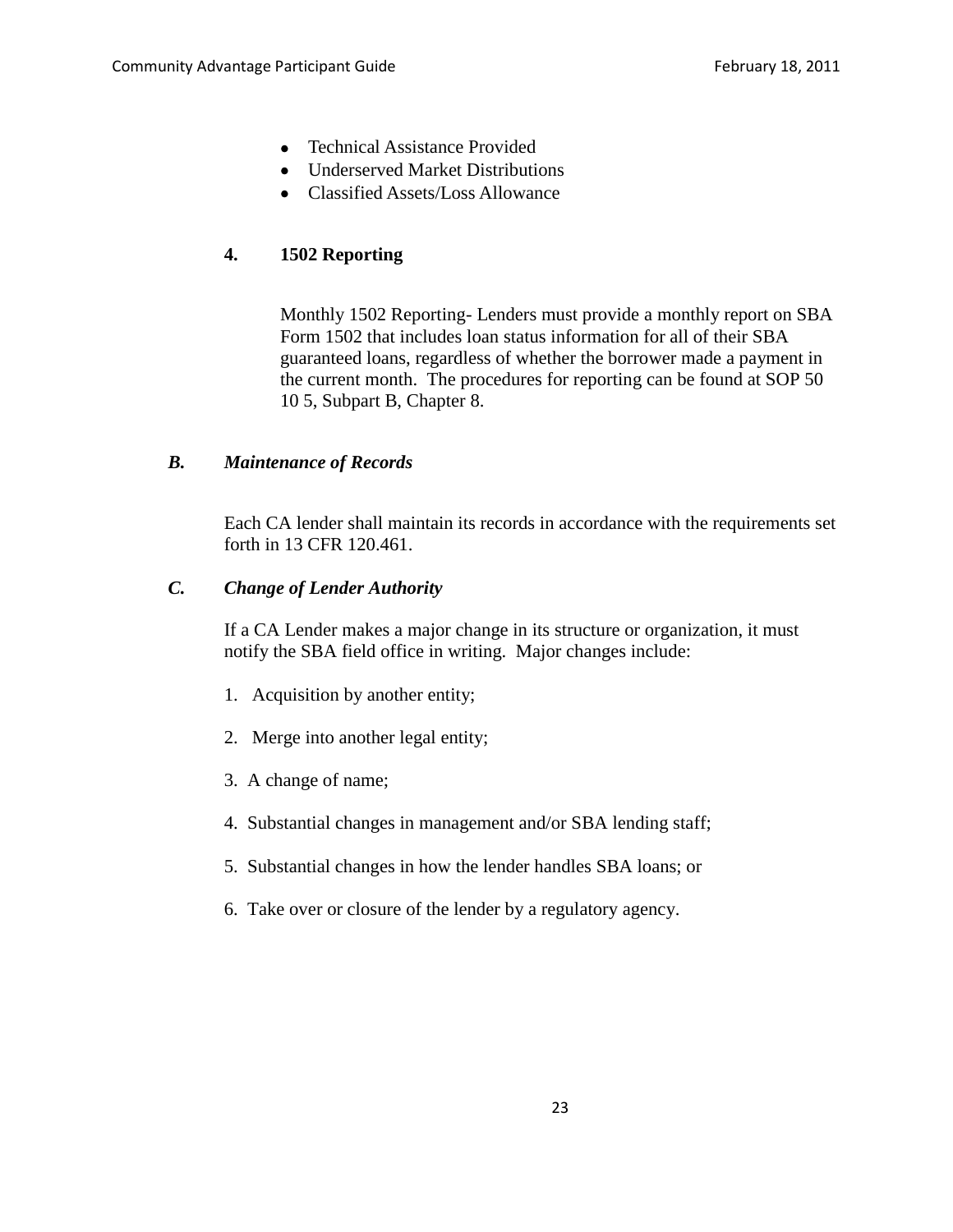### **If a CA Lender continues as the same legal entity that signed the SBA Forms 750CA and Addendum for Delegated Lenders, and . . .**

(2) The CA Lender is acquired by another entity. The CA Lender continues as a separate legal entity.

## **If a CA Lender continues as the same legal entity that signed the SBA Form 750CA and Addendum and . . .**

(3) The CA Lender acquires another lender. The acquired lender does not continue as a separate legal entity.

(4) The CA Lender acquires another lender. The acquired lender continues as a separate legal entity.

(5) The lender is closed or taken over by a regulatory authority.

(6) The lender changes its operations so much that it cannot show that it handles SBA loans appropriately.

# **Then . . .**

(1) The CA Lender changes its name. The Lender Transaction Team (LTT) in OCRM records the name change. The lender's CA authority is not changed. A new SBA Form 750CA or Addendum is not needed.

> The LTT records the holding company name. The lender's CA authority is not changed. A new SBA Form 750CA or Addendum is not needed.

# **Then . . .**

The CA Lender may continue to make CA loans under its CA authority unless there is a substantial change in its ability to make CA loans.

The acquired lender may not make CA loans. The acquired lender may apply to participate in CA.

The lender's CA authority to make CA loans automatically terminates and the lender must cooperate with SBA to transfer responsibility for servicing and liquidating its CA loan portfolio. The LTT notifies the lender, SBA field office(s), and the LGPC that the lender may not make any more CA loans.

SBA will not renew the CA Lender's authority, or will suspend or revoke the lender's CA authority.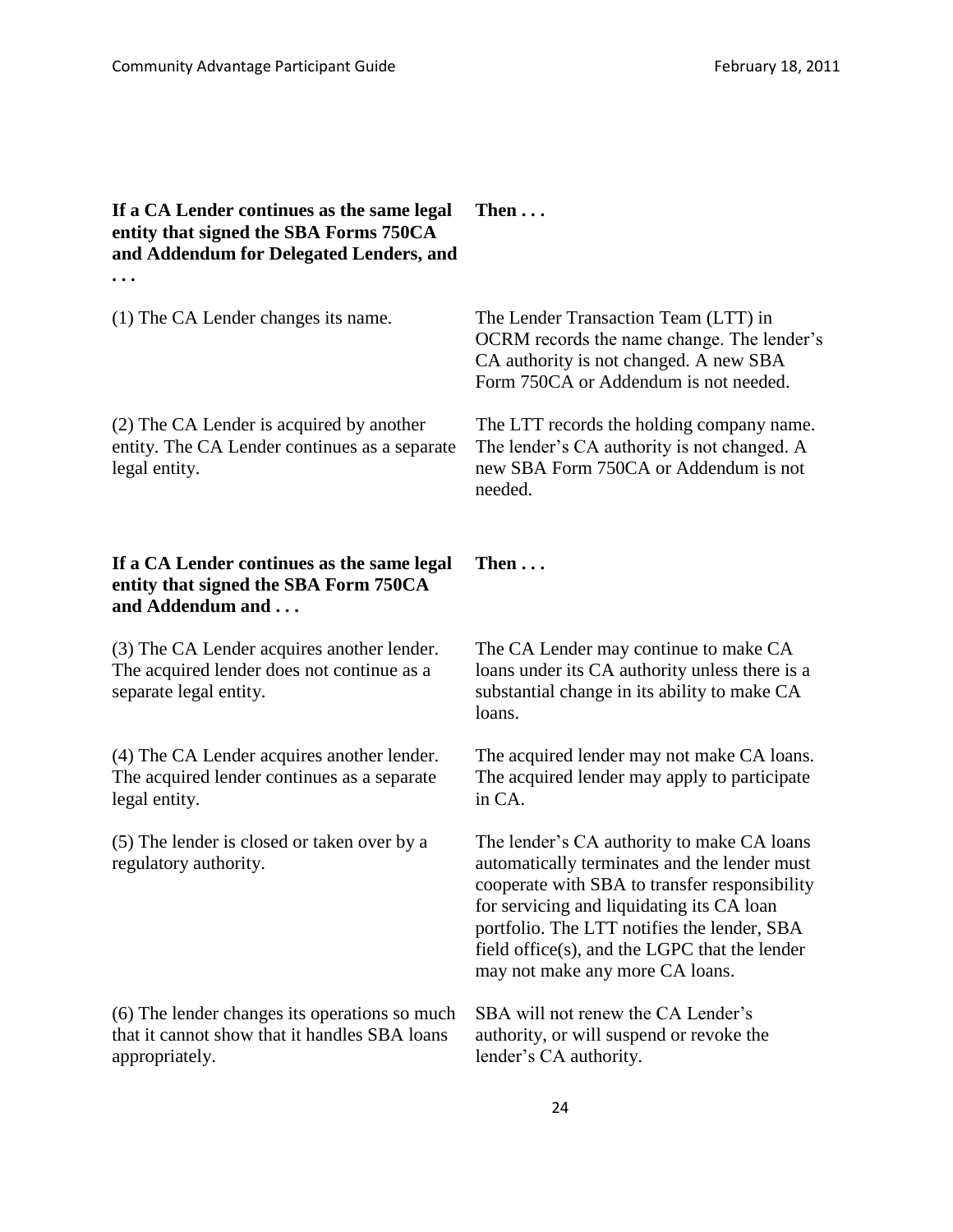| If a CA Lender does not continue as the<br>legal entity that executed the SBA Form<br>750CA and Addendum and     | Then $\ldots$                                                                                                                                                                                                                                                                                                              |
|------------------------------------------------------------------------------------------------------------------|----------------------------------------------------------------------------------------------------------------------------------------------------------------------------------------------------------------------------------------------------------------------------------------------------------------------------|
| $(1)$ The CA Lender is merged into a non-CA<br>Lender. The original CA Lender's SBA<br>operations are unchanged. | The original CA Lender no longer has the<br>authority to make CA loans. The surviving<br>lender must apply for CA authority and<br>execute a 750CA, or cooperate with SBA to<br>transfer responsibility for servicing and<br>liquidating the original CA Lender's CA loan<br>portfolio.                                    |
| (2) The CA Lender is merged into another<br>CA Lender.                                                           | The original CA Lender no longer has the<br>authority to make CA loans under its<br>agreements with SBA. However, CA loans<br>can be made under the surviving CA Lender's<br>agreements and the surviving CA Lender is<br>responsible for servicing and liquidating the<br>original CA Lender's CA loan portfolio.         |
| (3) The CA Lender is dissolved. It does not<br>merge into another lender.                                        | The CA Lender's authority to make CA loans<br>automatically terminates and the lender must<br>cooperate with SBA to transfer responsibility<br>for servicing and liquidating its CA loan<br>portfolio. The LTT notifies the lender, SBA<br>Field Office(s) and the LGPC that the lender<br>may not make any more CA loans. |

# *D. Additional Requirements for CA Lenders*

In addition, CA lenders shall comply with the reporting requirements in the regulations at 13 CFR 12.464.

# **VII. Community Advantage Lender Oversight**

CA Lender oversight procedures shall follow the requirements set forth in 13 CFR 120 – Subpart I and SOPs 50 53 (Lender Supervision and Enforcement) and 51 00 (On-Site Lender Reviews and Examinations). CA Lenders will be monitored both for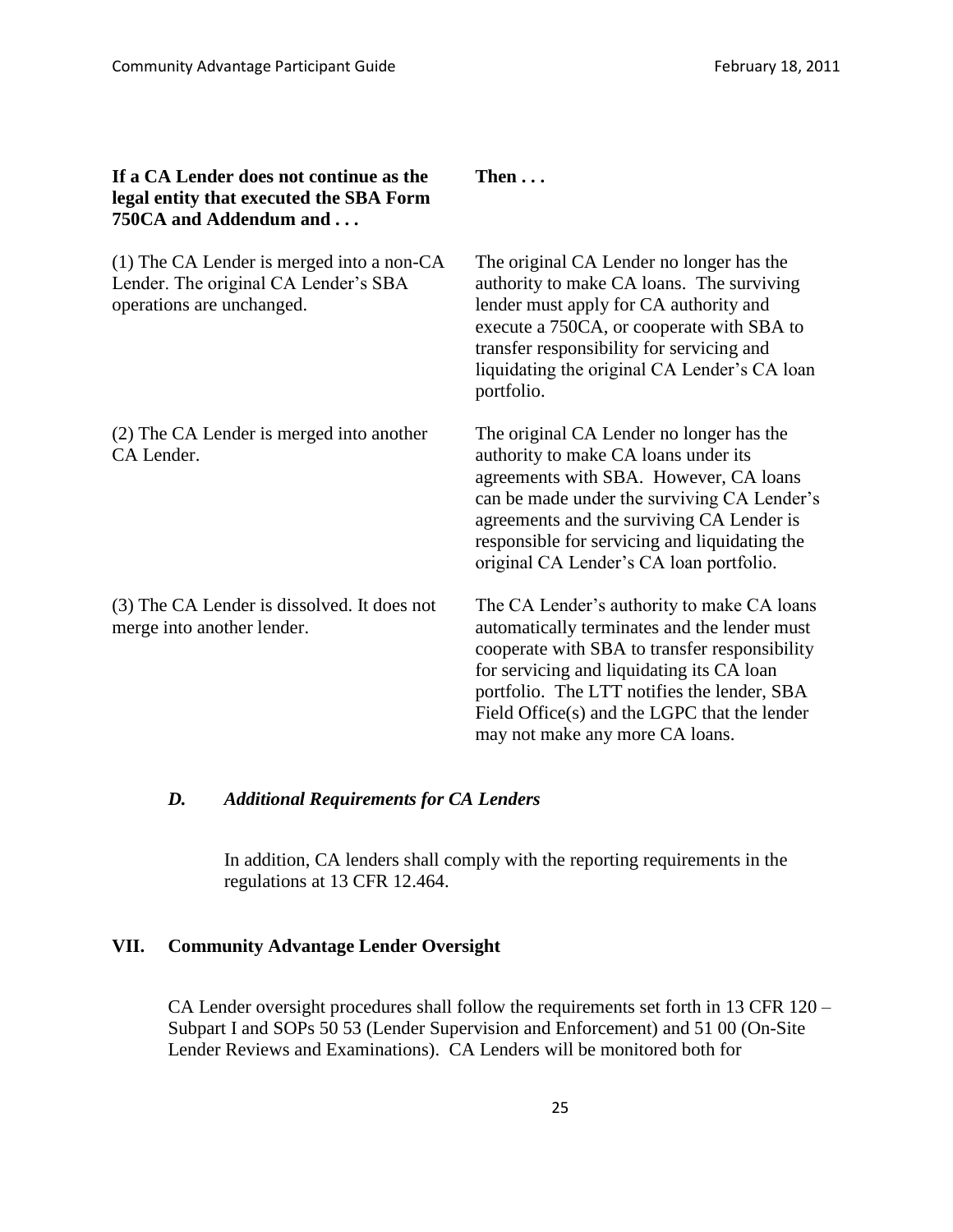performance and other risk characteristics as well as for compliance with the requirements of the CA Pilot Program.

#### *A. Monitoring*

OCRM off-site monitoring will be conducted using the Loan and Lender Monitoring System (L/LMS). L/LMS details historical, current and projected performance data for each individual lender. CA Lenders may access their individual information via the Lender Portal. As discussed in section VII of this guide, CA Lenders will be required to submit both Quarterly Reports and Annual Reports. Lender review/examination cycles will vary based upon the underlying risk their SBA portfolio poses.

#### *B. Reviews/Examinations*

Lender reviews/examinations will follow the requirements set forth in 13 CFR 120.1025 through 120.1060 and SOP 51 00 except as modified below. All participating lenders will receive an examination after the first year of operations. Thereafter, examinations and/or reviews will take place as set forth below:

|                                      | Typically will receive a desk review    |  |
|--------------------------------------|-----------------------------------------|--|
|                                      | every 2-3 years, or more frequently,    |  |
| $SBA$ exposure $\leq$ 5 million      | as appropriate.                         |  |
|                                      |                                         |  |
|                                      | Typically will receive a modified on-   |  |
|                                      | site examination or review every 2-3    |  |
| SBA exposure \$5 million to \$50     | years, or more frequently, as           |  |
| million                              | appropriate.                            |  |
|                                      | Typically will receive a full on-site   |  |
|                                      | examination or expanded review          |  |
|                                      | every 2-3 years, or more frequently,    |  |
| $SBA$ exposure $> $50$ million       | as appropriate                          |  |
| Lenders deemed higher risk due       |                                         |  |
| to significant deviations from their |                                         |  |
| approved business plan,              | Will receive a full on-site examination |  |
| performance problems, or other       | or expanded review every 1-2 years,     |  |
| issues identified by OCRM            | or more frequently, as appropriate.     |  |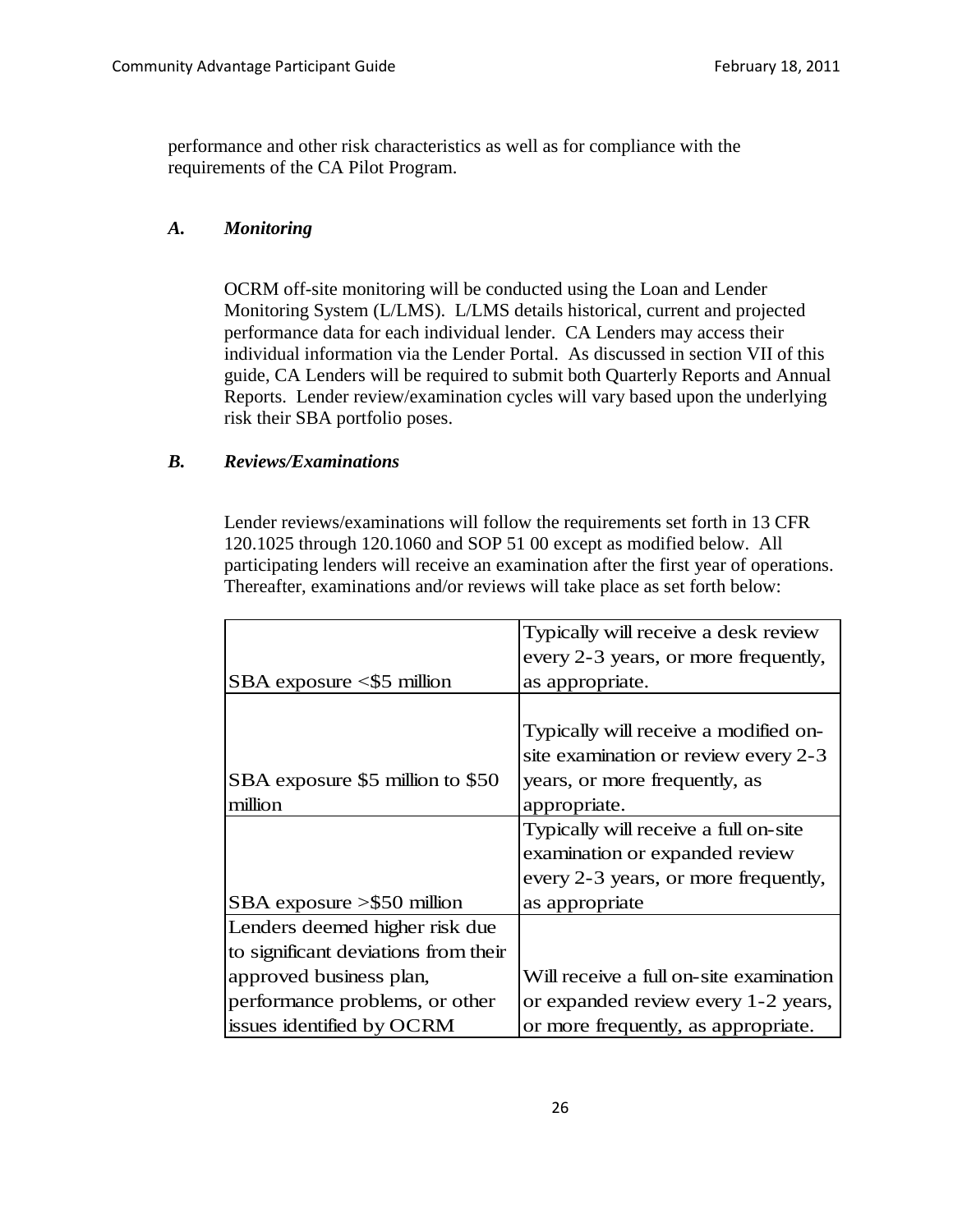The table above presents guidelines for oversight reviews. OCRM will conduct desk reviews, targeted reviews, on-site reviews, expanded on-site reviews and/or examinations based on the lender's level of activity, performance metrics, risk rating and other relevant information and risk characteristics including information from SBA's processing, servicing and liquidation/guaranty purchase centers. CA lenders will pay the costs of such reviews and/or examinations as set forth in 13 CFR 120.1070.

L/LMS provides performance information that allows SBA to monitor and conduct off-site reviews of all lenders. L/LMS contains historical and projected performance data and is used in the following ways:

- For use in planning and conducting on-site reviews or examinations;
- To assist in prioritizing on-site reviews or examinations; and
- As a system to monitor lenders.

Additional information regarding on-site reviews and examinations can be found in 13 CFR 120.1050-1060 and SBA's SOP 51 00.

Additionally, in accordance with 13 CFR 120.1010, a lender must allow SBA's authorized representatives access to its SBA files to review, inspect and/or copy all records and documents relating to SBA guaranteed loans or as requested for SBA oversight.

### *C. Community Advantage Oversight Review Fees*

### **1. Lender Oversight Fees**

Lenders are required to pay SBA fees to cover the costs of examinations and reviews as described below and, if assessed by SBA, other lender oversight activities. (13 CFR 120.1070). The schedule in Appendix B provides an estimate of current oversight costs.

a. The cost of conducting on-site safety and soundness examinations of CA Lenders.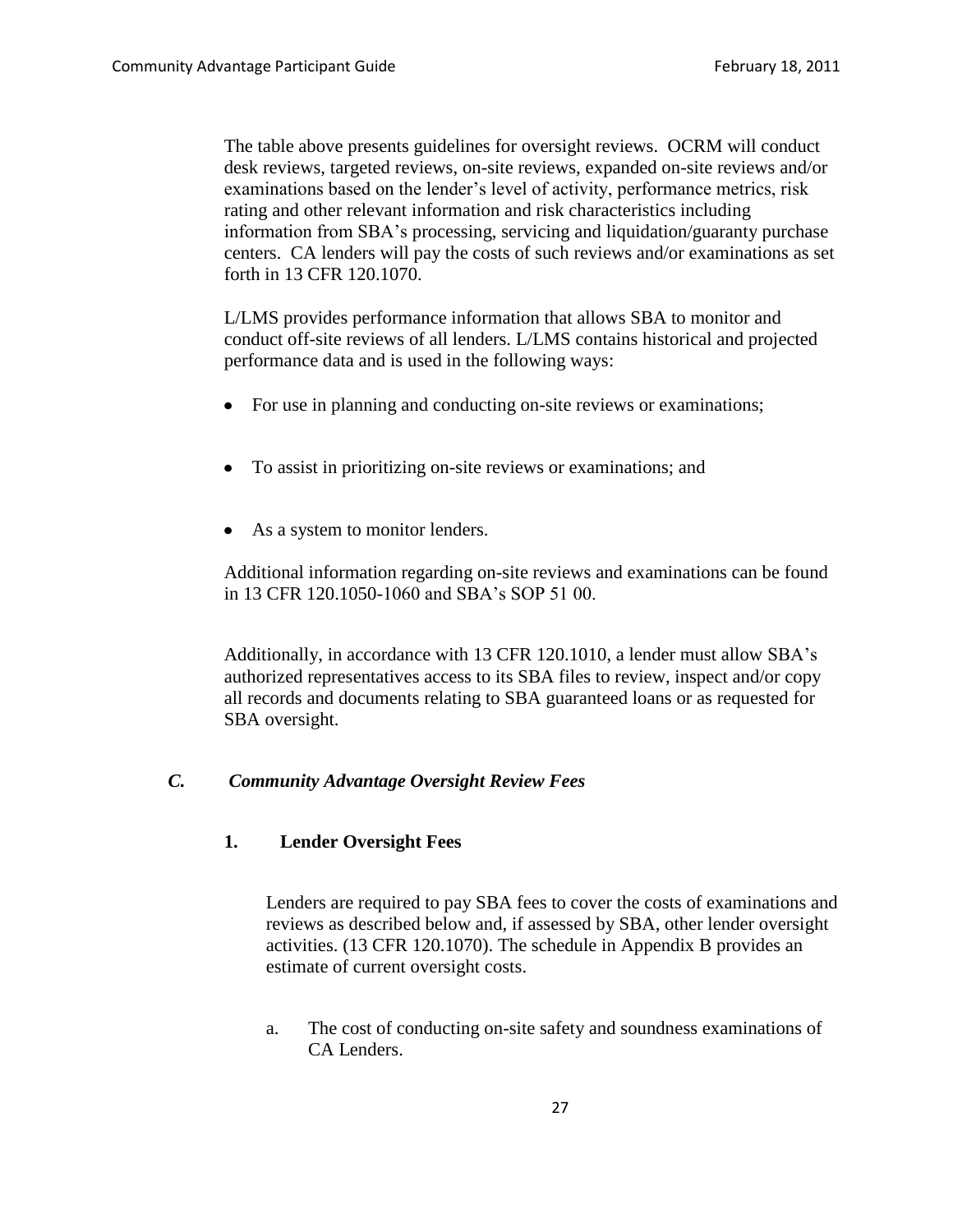- b. The cost of conducting an on-site review of CA Lenders.
- c. The cost of conducting desk reviews of CA Lenders.
- d. The cost of conducting off-site reviews/monitoring of CA Lenders including the SBA-assessed charge based on the size of the lender's SBA-guaranteed portfolio; and
- e. Any additional expenses that SBA incurs in carrying out lender oversight activities.

## **2. Billing**

For the on-site examinations or reviews, SBA will invoice each lender for the amount owed following completion of the examination or review.

For the off-site reviews/monitoring conducted, and other lender oversight expenses incurred, SBA typically invoices each lender on an annual basis. The annual assessment for off-site reviews/monitoring is currently sent to lenders each January based on a lender's outstanding balances as of September 30. The billing and payment process is as follows:

- a. The invoice will state the charges, the date by which payment is due and the approved payment method(s).
- b. The payment due date will be no less than 30 calendar days from the invoice date. SBA may waive the assessment of the fee for those lenders owing less than a threshold amount below which SBA determines that it is not cost effective to collect the fee.
- c. Payments that are not received by the due date shall be considered delinquent, and SBA will charge interest, and other applicable charges and penalties as authorized by 31 U.S.C. 3717. A lender's failure to pay any of the fee components described above, or to pay interest, charges and penalties that have been charged, may result in a decision to suspend, limit or revoke a lender's authority as a participant, including but not limited to, a participant's delegated authority. (13 CFR 120.1070).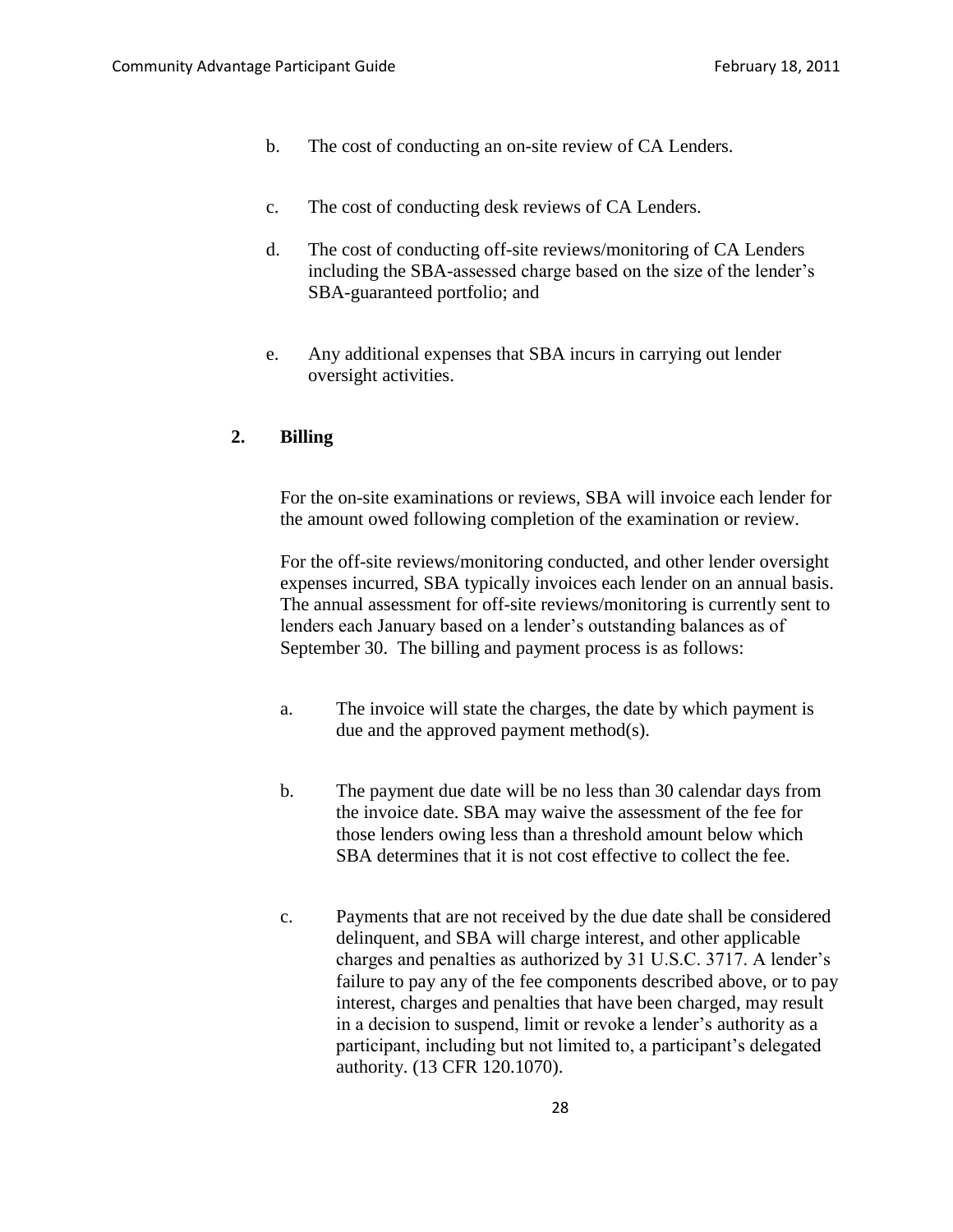# *D. Community Advantage Supervision & Enforcement*

An integral part of overseeing the 7(a) loan program is SBA's authority to supervise and take enforcement actions as necessary. The regulations at 13 CFR 120.1400 through 120.1600 and the provisions of SOP 50 53 apply. If the CA Lender does not comply with the requirements of the CA Pilot program, it may form the basis of a supervisory or enforcement action as described in the regulations or the SOP.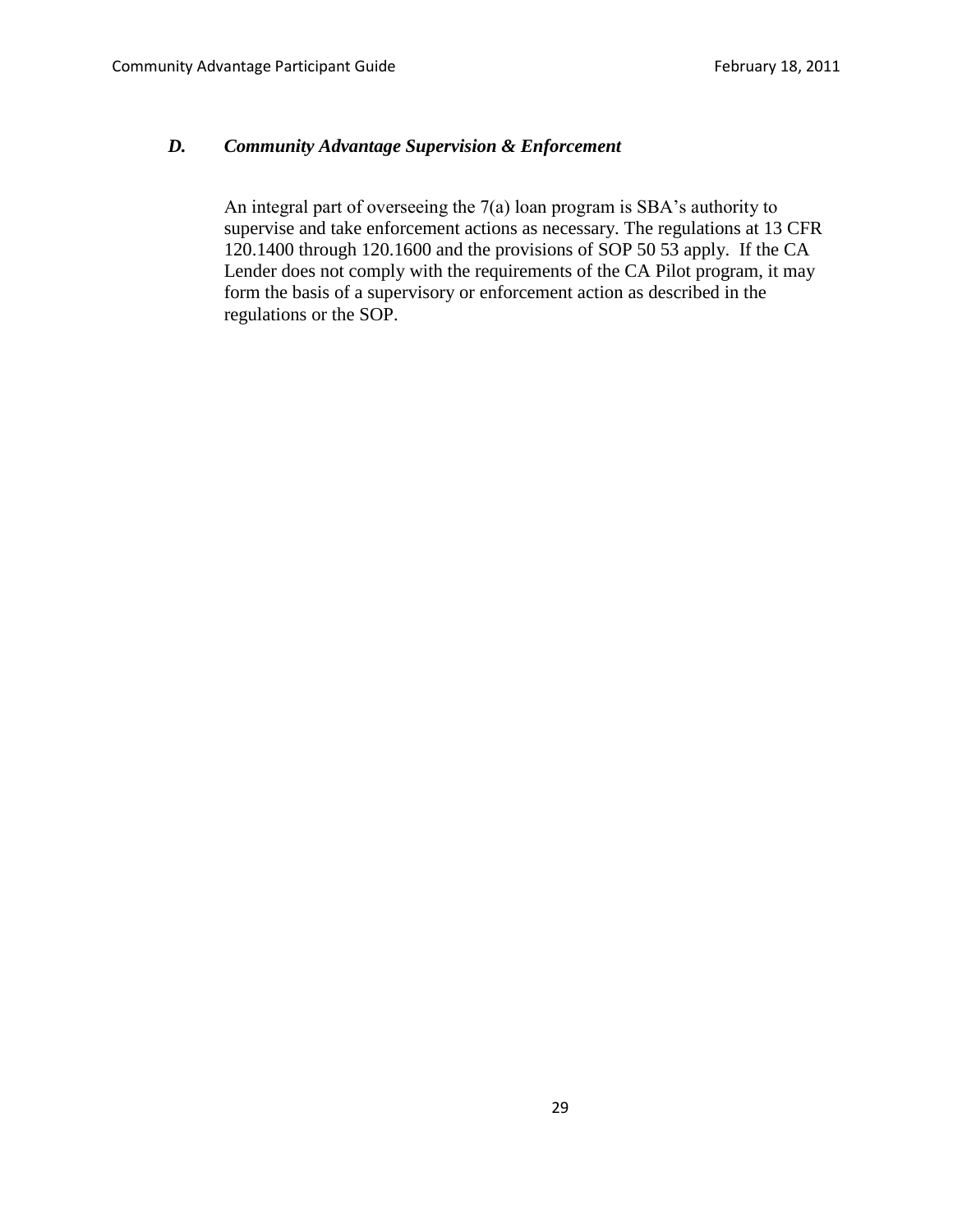# **APPENDIX A**

#### **Business Plan Components**

- 1. **Organization Chart.** Organization chart with narrative description of organizational units. The organizational chart must also present and describe affiliated entities and the relationship between them.
- **2. Lending Operations.** Narrative description of proposed operations including the internal organizational units involved in sourcing, evaluating and underwriting, closing, disbursing, servicing and liquidating small business loans. **Please note that these functions may not be outsourced or contracted outside of the applicant's organization.**
- 3. **CA Lending Activity.** Volume projections for planned CA loan activity for the first three years of participation.
- 4. **Pro Forma Financial Statements.** Projected balance sheet, income statement and statements of cash flows for two years, along with the related interest rate, default and prepayment assumptions. The plan projections should be assembled under three different operating scenarios – normalized activity, activity assuming a 30% reduction in projected lending, and activity based on a 50% reduction in projected lending. If applicable, the projections should also address the planned level and type of secondary market activity.
- 5. **Management and Technical Assistance (M&TA).** Description of available M&TA, or the procedure for referrals to outside assistance; a plan for identifying appropriate assistance for each borrower; a description of how the Lender will track the type of M&TA recommended for each borrower at the time the loan was made; and identification of M&TA services actually provided.
- 6. **Small Business Lending Expertise.** Description of lending activities particularly in the area of small business lending including data on the applicant's existing small business loan portfolio such as number of loans made, distribution of size and age of loans made, use of proceeds, type of loans made (secured or unsecured, revolving, term, etc.). Small business lending may have been done by a related organizational entity.
- 7. **Market and Client Information.** Description and data on the applicant's (a) client demographics; and (b) current and/or planned service area including the CA underserved markets in that area, the small business community and its financing needs, and the relevant economic, unemployment and poverty characteristics for the area.